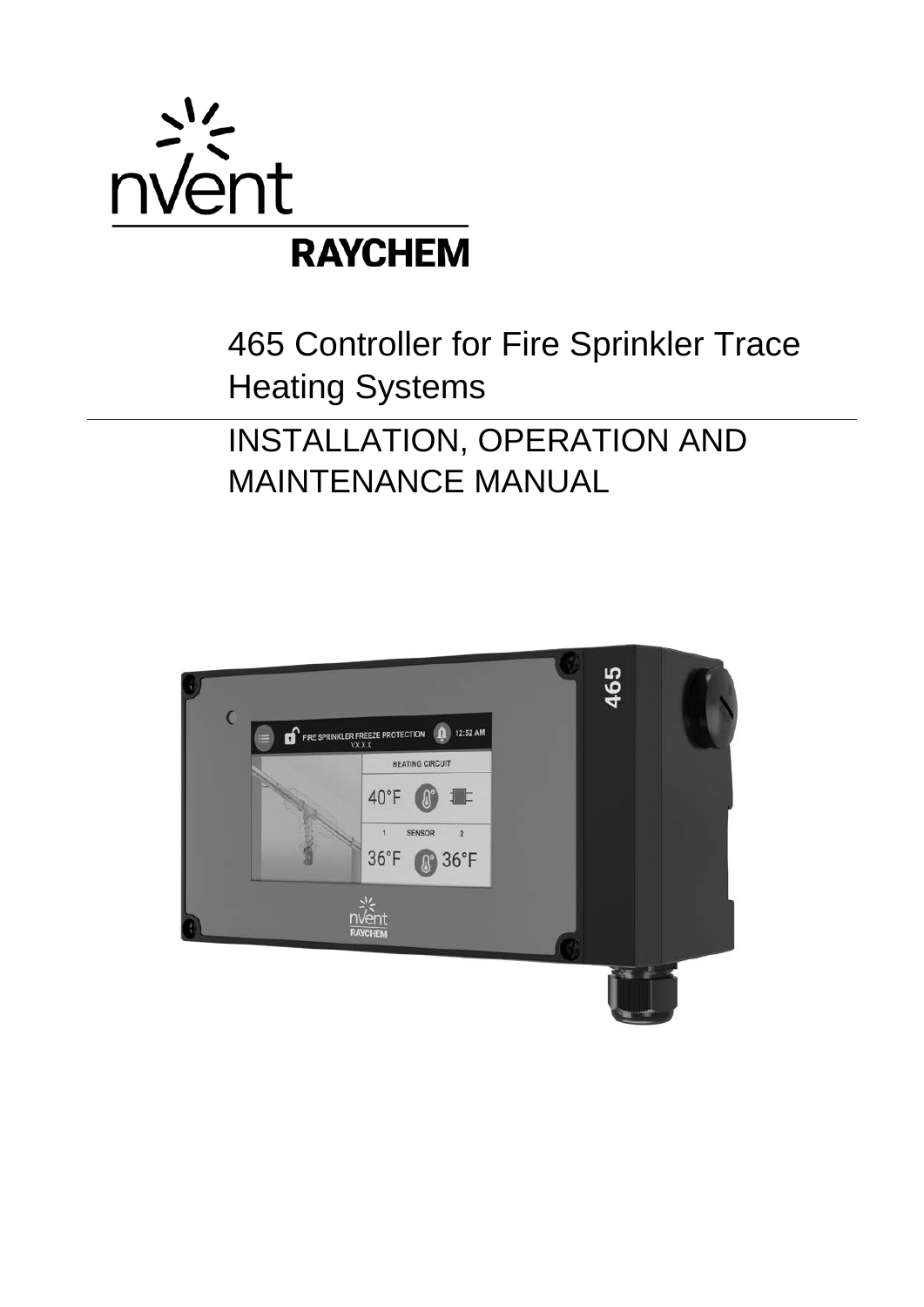# **CONTENTS**

| 1.1.1 Trace Heating Systems for Fire Sprinkler Systems  3 |  |
|-----------------------------------------------------------|--|
|                                                           |  |
|                                                           |  |
|                                                           |  |
|                                                           |  |
|                                                           |  |
|                                                           |  |
|                                                           |  |
|                                                           |  |
|                                                           |  |
|                                                           |  |
|                                                           |  |
| 2.5.2 Temperature Sensor and Extension Cables 11          |  |
|                                                           |  |
|                                                           |  |
|                                                           |  |
|                                                           |  |
|                                                           |  |
|                                                           |  |
|                                                           |  |
|                                                           |  |
|                                                           |  |
|                                                           |  |
|                                                           |  |
|                                                           |  |
|                                                           |  |
|                                                           |  |
|                                                           |  |
|                                                           |  |
|                                                           |  |
|                                                           |  |
|                                                           |  |
|                                                           |  |
| 3.4.5 Minimum Expected Ambient Temperature20              |  |
|                                                           |  |
|                                                           |  |
|                                                           |  |
| 3.4.10 High Limit Cutout Temperature, Setpoint21          |  |
|                                                           |  |
|                                                           |  |
| 3.4.13 Ground Fault Trip Level (HI GF Trip) 21            |  |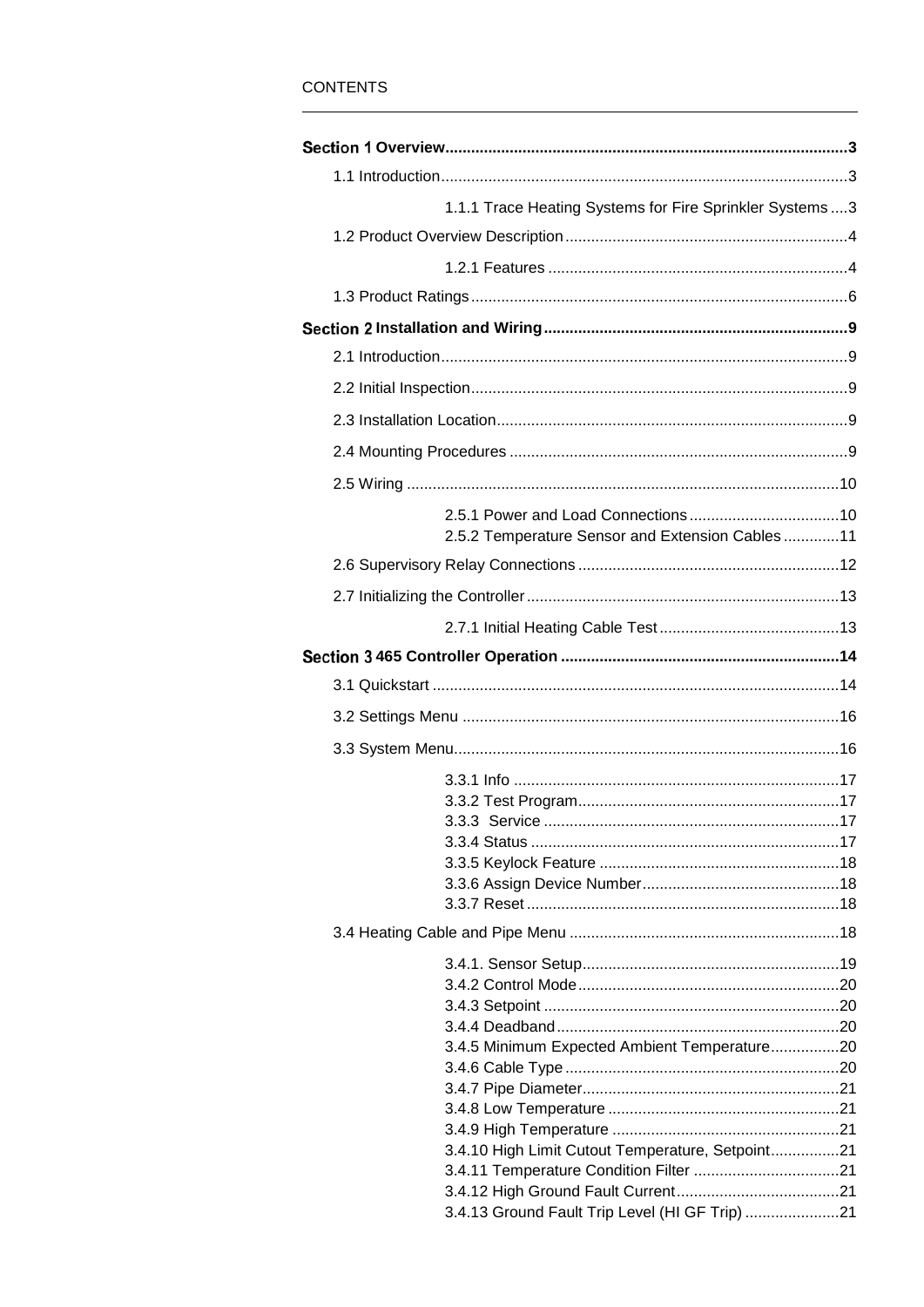| Section 5 Appendix A: Proportional Ambient Sensing Control (PASC)26 |  |  |
|---------------------------------------------------------------------|--|--|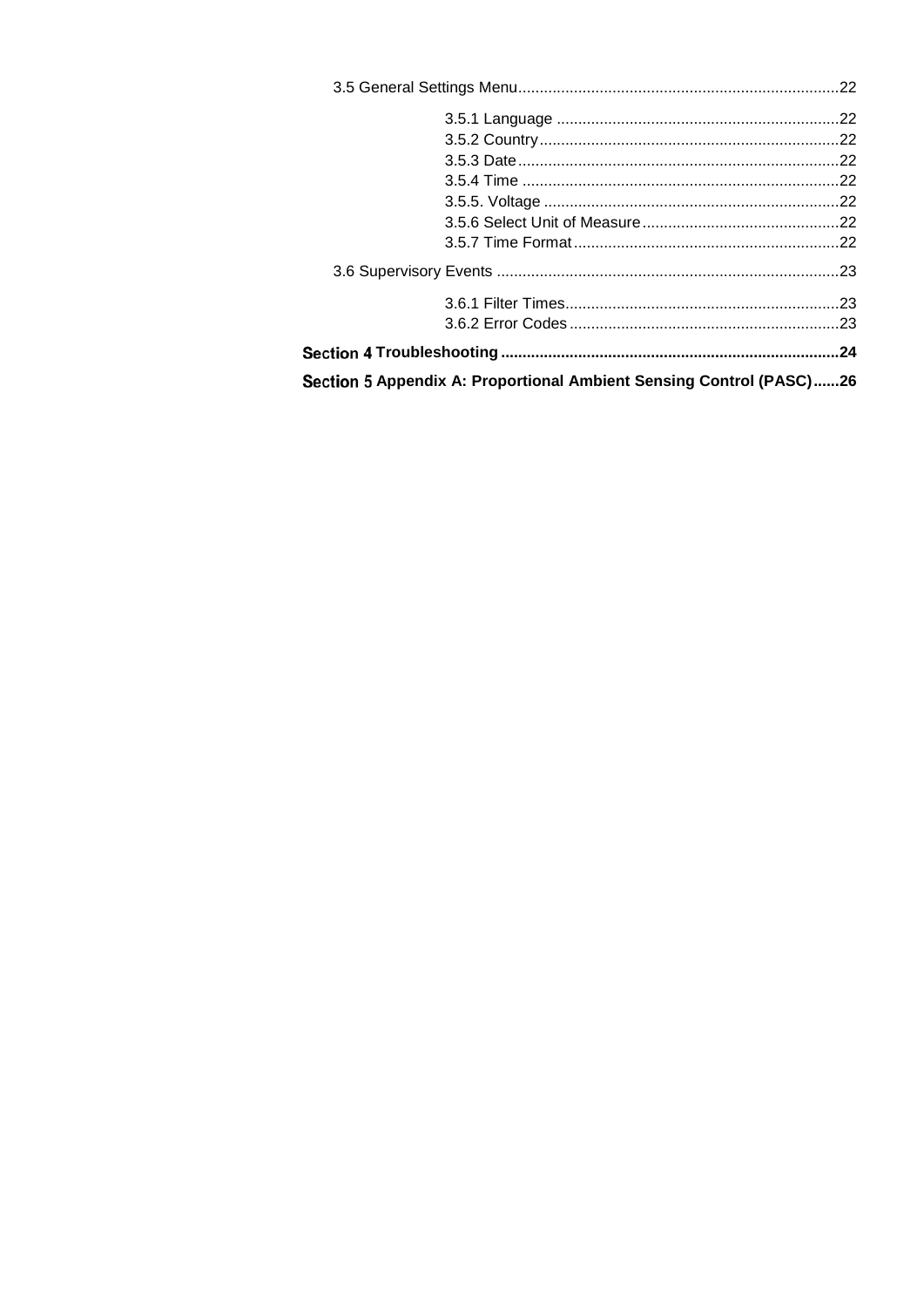#### <span id="page-3-1"></span><span id="page-3-0"></span>**1.1 INTRODUCTION**

This manual provides information pertaining to the installation, operation, testing and maintenance of the nVent RAYCHEM 465 fire sprinkler heat trace controller. The controller is c-UL-us listed for freeze protection of fire suppression system supply piping and branch lines.

Additional copies of this user manual may be ordered separately through your nVent Thermal Management representative or online at **[nVent.com.](http://www.nventthermal.com/)**

This document covers the 465 controller and its available options. This fire sprinkler heat trace controller is designed for the following trace heating products necessary to make up the complete freeze protection system for supply piping and branch lines including sprinkler heads: nVent RAYCHEM XL-Trace cables 5XL-1CR, 5XL-2CR, 5XL-1CT, 5XL-2-CT, 8XL-1CR, 8XL-2CR, 8XL-1CT and 8XL-2-CT heating cables; as well as nVent RAYCHEM RayClic-PC, RayClic-PS, RayClic-PT, RayClic-T, RayClic-S, RayClic-X, RayClic-E, RayClic-LE, RayClic-SB-02, RayClic-SB-04 connection kits and accessories.

#### <span id="page-3-2"></span>**1.1.1 Trace Heating Systems for Fire Sprinkler Systems**

The design and monitoring of trace heating systems for fire sprinkler systems shall be in accordance with IEEE 515.1. Trace heating systems for fire sprinkler systems shall be permanently connected to the power supply. If backup power is being provided for the building electrical systems, it shall also provide backup power supply for the trace heating system.

The thermal insulation used for the supply piping and branch lines shall be noncombustible and protected with a sealed exterior non-combustible cover that will maintain its integrity when exposed to water discharge as shown below:



**Figure 1.1 – Example of sealed exterior non-combustible cover for the pipe insulation**

The thermal insulation for the sprinklers shall be installed to comply with the obstruction requirements of NFPA 13 so that the thermal insulation over the trace heating does not unacceptably obstruct the sprinkler or cover the wrench boss.

When installing XL-Trace trace heating system on branch lines with sprinkler heads follow the methods shown below: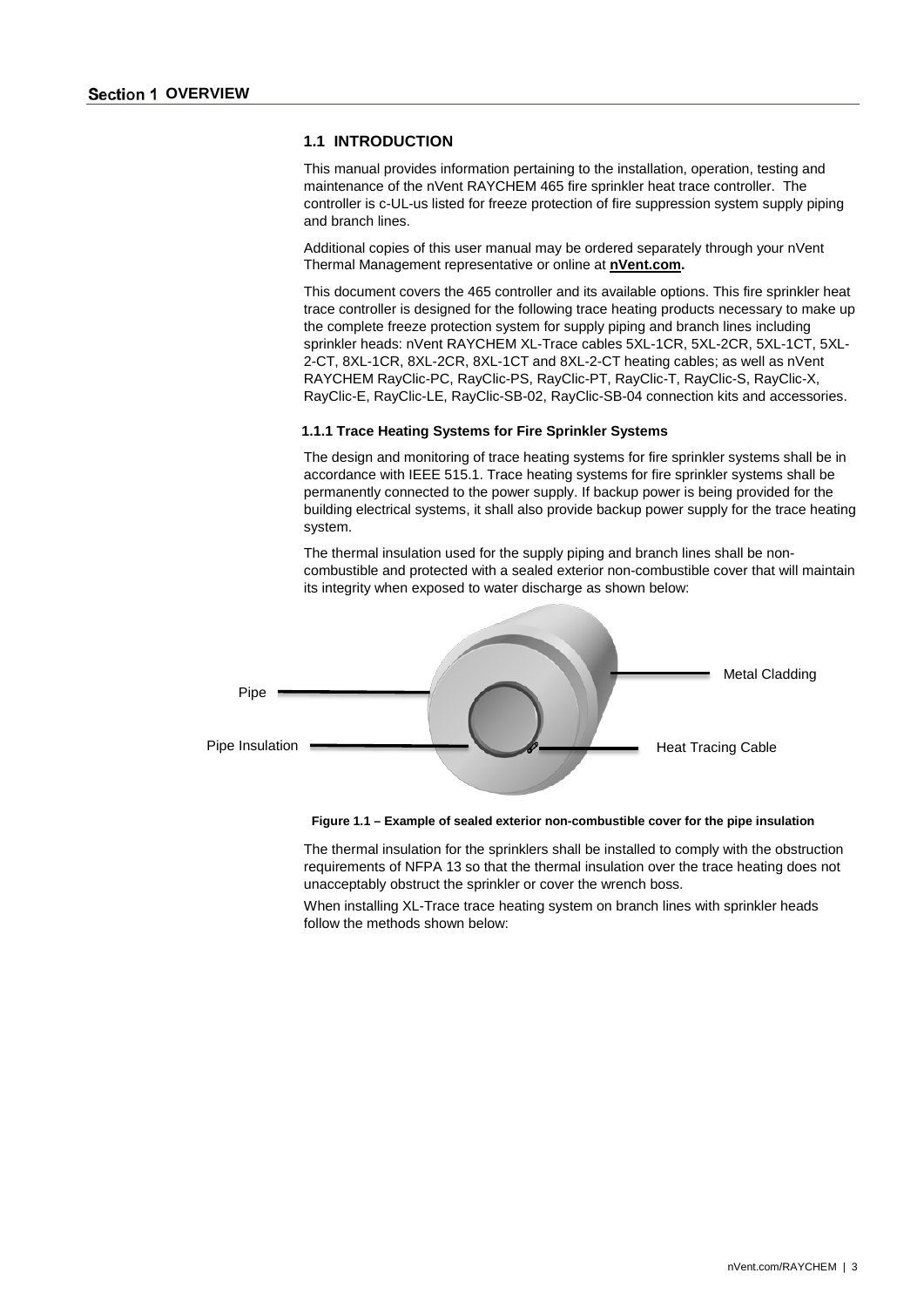

**Figure 1.2 – Installing XL-Trace on the sprinklers**

Sprigs are typically 1 inch IPS with 0.5 inch thick thermal insulation. The insulation may be oversized to accommodate the heating cable installation, resulting in no greater than 3 inch installed outer diameter (OD). Typically thermal insulation of 2 inch thickness should be used on branch lines and supply piping to balance the heat loss of the system and power output of the trace heating

For upright sprinklers only, the sprinkler heads shall be insulated up to the top of the reducing bushing with a taper of 45° to avoid spray-pattern obstruction, as detailed in Figure 14 of IEEE 515.1-2012.

The minimum sprinkler temperature rating shall be (155°F [68°C]).

## <span id="page-4-0"></span>**1.2 PRODUCT OVERVIEW DESCRIPTION**

The 465 controller monitors, controls, and communicates supervisory events and data for one heating cable circuit.

The intended use of 465 controller is to control and monitor heat tracing circuits for fire sprinkler systems. Each unit is a single point controller with a 5" inch color touch screen display for intuitive set up and programming right out of the box. The 465 controller may be used with line-sensing or ambient-sensing and proportional ambient-sensing control (PASC) modes. It measures temperatures with two 2 KOhm / 77°F (25°C), 2-wire Thermistor connected directly to the unit. The controller can also measure ground fault current to ensure system integrity. If the equipment is used in a manner not specified by nVent Thermal Management the protection provided by the equipment may be impaired.

#### <span id="page-4-1"></span>**1.2.1 Features**

A detailed description of available features may be found in Section 4 of this manual. Highlights of specific features are as follows:

#### **Touchscreen Display**

The touchscreen display provides the operator with large easy to read messages and prompts, eliminating complex and cryptic programming.

#### **Single or Dual Temperature Sensor Inputs**

The ability to utilize one or two temperature sensor inputs allows the selection of ambient or line sensing control modes and programming of all temperature parameters.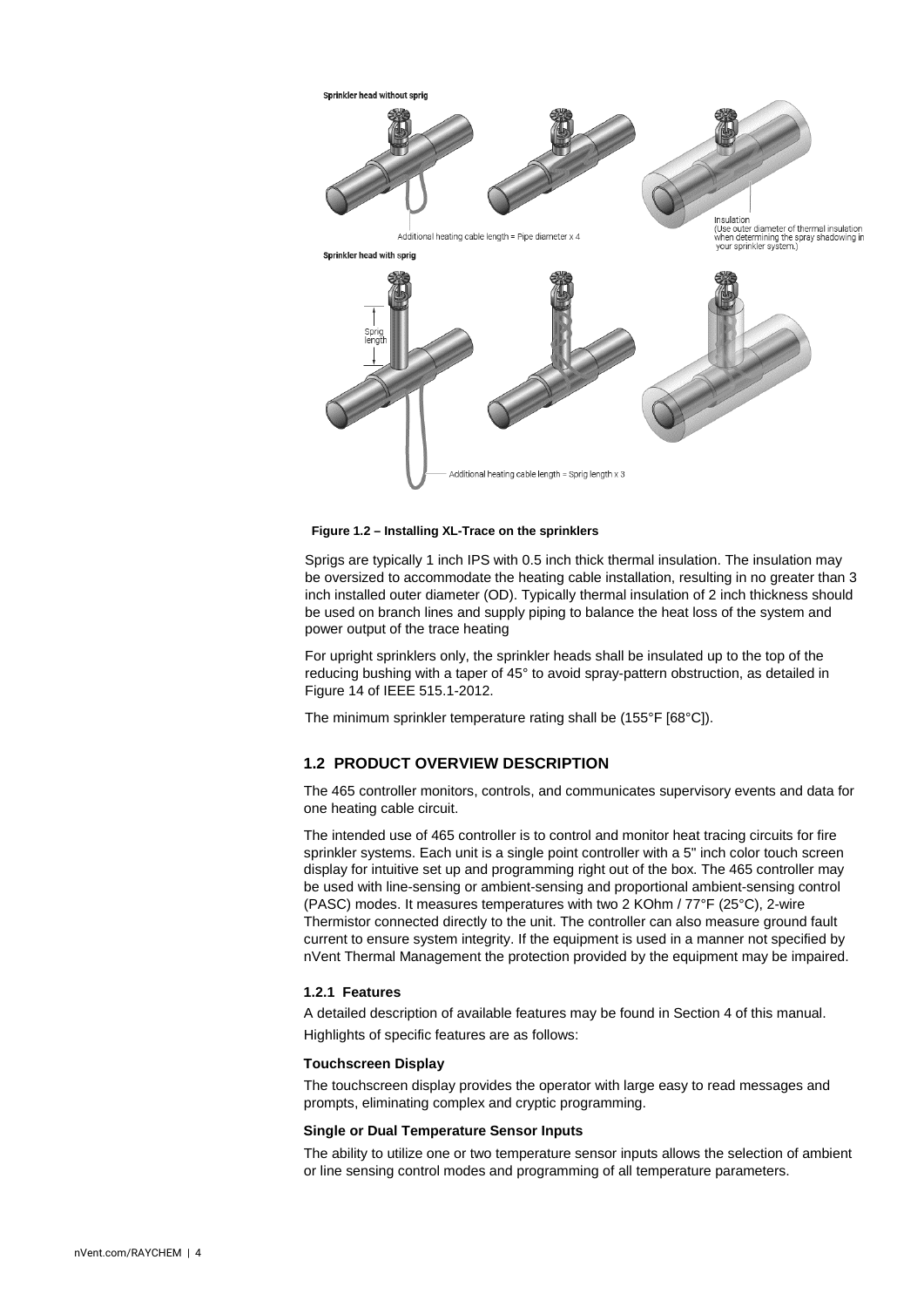#### **High and Low Temperature**

High and low temperature supervisory events are offered for both temperature sensor inputs.

#### **High Temperature Cutout**

High temperature cutout is provided for both temperature sensor inputs.

#### **Low Current Condition**

The 465 controller offers a low current condition to identify situations where the heating cable is not pulling adequate current.

#### **Electromechanical Relay (EMR) Output**

The 465 controller is equipped with a 24A rated electromechanical relay (EMR) output switch with device failure supervisory status change.

#### **Ground Fault Condition and Trip**

Ground fault (GF) current levels are monitored and are displayed in milliamperes (mA). The adjustable ground fault level gives the user the choice of ground fault current levels suitable for the particular installation.

#### **Proportional Ambient Sensing Control (PASC)**

The 465 controller includes the Proportional Ambient Sensing Control (PASC) mode to maximize the energy efficiency of the heat tracing system.

#### **Temperature Sensor Failure**

Both open and shorted sensors are detected by the controller.

#### **Certification**

nVent Thermal Management certifies that this product met its published specifications at the time of shipment from the factory.

#### **Limited Warranty**

This nVent Thermal Management product is warranted against defects in material and workmanship for a period of 18 months from the date of installation or 24 months from the date of purchase, whichever occurs first. During the warranty period, nVent Thermal Management will, at its option, either repair or replace products that prove to be defective. For warranty service or repair, this product must be returned to a service facility designated by nVent Thermal Management. The Buyer shall prepay shipping charges to nVent Thermal Management and nVent Thermal Management shall pay shipping charges to return the product to the Buyer. However, the Buyer shall pay all shipping charges, duties, and taxes for products returned to nVent Thermal Management from another country. nVent Thermal Management warrants that the software and firmware designated by nVent Thermal Management for use with the 465 controller will execute its programming instructions properly. nVent Thermal Management does not warrant that the operation of the hardware, or software, or firmware will be uninterrupted or error-free.

#### **Warranty Exclusion/Disclaimer**

The foregoing warranty shall not apply to defects resulting from improper or inadequate maintenance by the Buyer, Buyer-supplied software or interfacing, unauthorized modification or misuse, operation outside of the specifications for the product, or improper installation. No other warranty is expressed or implied. nVent Thermal Management disclaims the implied warranties of merchantability and fitness for a particular purpose.

#### **Exclusive Remedies**

The remedies provided herein are the buyer's sole and exclusive remedies. nVent Thermal Management shall not be liable for any direct, indirect, special, incidental, or consequential damages, whether based on contract, tort, or any other legal theory.

## **Conducted and Radiated Emissions: FCC Statement of Compliance**

This equipment has been tested and found to comply with the limits for a Class B digital device, pursuant to part 15 of the FCC Rules. These limits are designed to provide reasonable protection against harmful interference in a commercial/ residential installation. This equipment generates, uses and can radiate radio frequency energy and, if not installed and used in accordance with the instructions, may cause harmful interference to radio communications. However, there is no guarantee that interference will not occur in a particular installation. If this equipment does cause harmful interference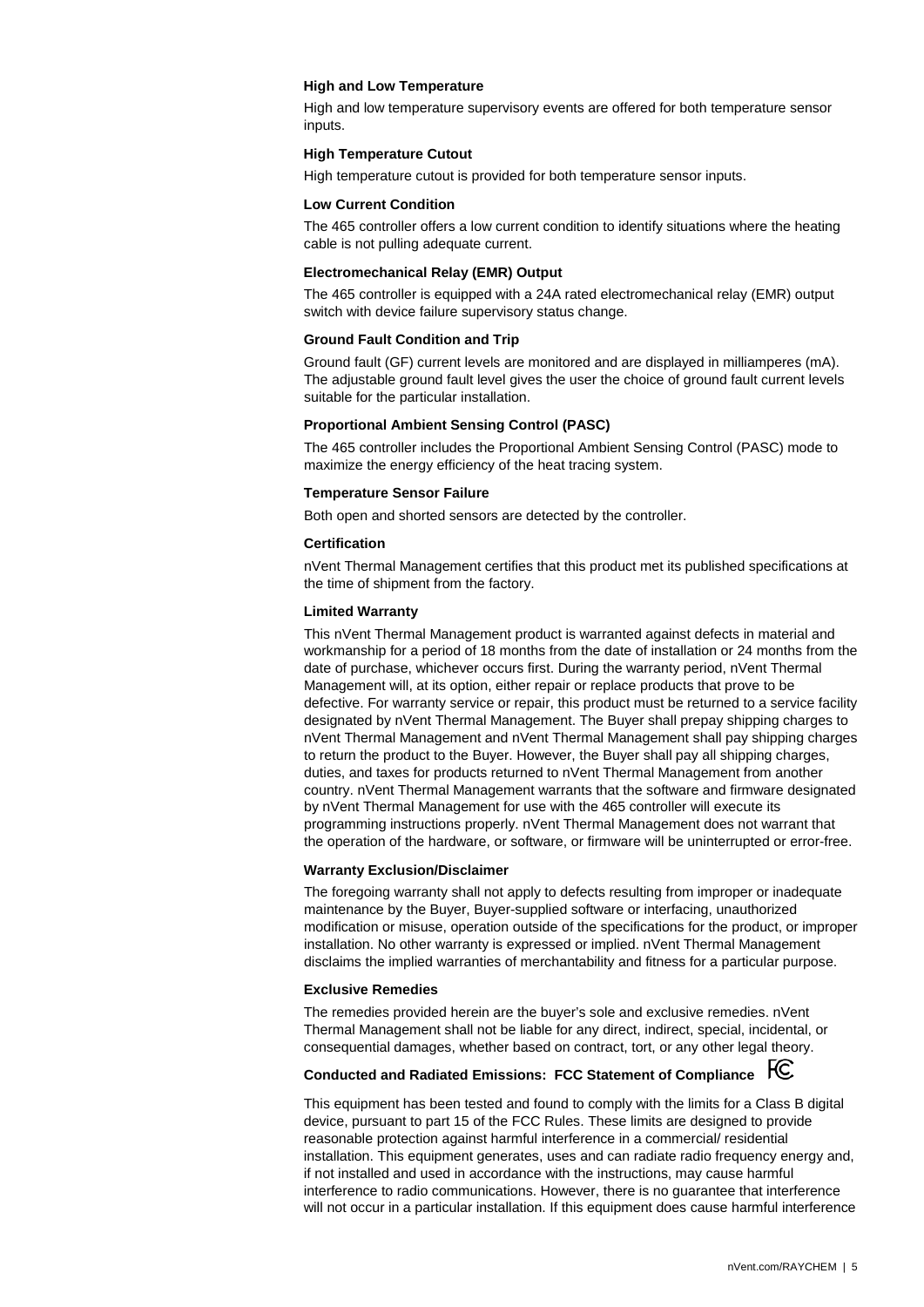to radio or television reception, which can be determined by turning the equipment off and on, the user is encouraged to try to correct the interference by one or more of the following measures:

- Reorient or relocate the receiving antenna.
- Increase the separation between the equipment and receiver.
- Connect the equipment into an outlet on a circuit different from that to which the receiver is connected.
- Consult the dealer or an experienced radio/TV technician for help.

CAUTION! Do not modify device. Any changes or modifications made to device that is not expressly approved by nVent could void EMC compliance.

Innovation, Science and Economic Development (ISED) Canada

<span id="page-6-0"></span>ICES-003 Compliance Label: CAN ICES-3 (B)/NMB-3(B)

## **1.3 PRODUCT RATINGS**

# **General**

| Area of use                            | Nonhazardous locations                                                            |                                                       |  |
|----------------------------------------|-----------------------------------------------------------------------------------|-------------------------------------------------------|--|
| Approvals                              | UL Listed for fire sprinkler systems (VGNJ, VGNJ 7)                               |                                                       |  |
|                                        |                                                                                   |                                                       |  |
|                                        | 5XL1-CR, CT<br>5XL2-CR, CT                                                        | 8XL1-CR, CT<br>8XL2-CR, CT                            |  |
| Supply voltage                         | 120 V to 277 V, +/-10%, 50/60 Hz                                                  |                                                       |  |
|                                        |                                                                                   | Common supply for controller and heat-tracing circuit |  |
| <b>Enclosure</b>                       |                                                                                   |                                                       |  |
| Protection                             | TYPE 12                                                                           |                                                       |  |
| <b>Materials</b>                       | Polycarbonate                                                                     |                                                       |  |
| Ambient operating temperature<br>range | 32°F to 105°F (0°C to 40°C)                                                       |                                                       |  |
| Ambient storage temperature<br>range   | $-4^{\circ}$ F to 122°F (-20°C to 50°C)                                           |                                                       |  |
| Relative humidity                      | 0% to 95%, noncondensing                                                          |                                                       |  |
| <b>Control</b>                         |                                                                                   |                                                       |  |
| Relay type                             | Single pole single throw                                                          |                                                       |  |
| Voltage, maximum                       | 277 V nominal, 50/60 Hz                                                           |                                                       |  |
| Switching current, maximum             | 24 A @ 105°F (40°C)                                                               |                                                       |  |
| Control algorithms                     | EMR: Ambient On/off, proportional ambient sensing<br>control (PASC), Line sensing |                                                       |  |
| Control range                          | 32°F to 105°F (0°C to 40°C)                                                       |                                                       |  |
| Monitorina                             |                                                                                   |                                                       |  |
| Temperature                            |                                                                                   | Low range -40°F to 120°F (-40°C to 49°C) or OFF       |  |
|                                        | High range 32°F to 120°F (0°C to 49°C) or OFF                                     |                                                       |  |
| Ground fault                           | Supervisory range                                                                 | 20 mA to 200 mA                                       |  |
|                                        | Trip range                                                                        | 20 mA to 200 mA                                       |  |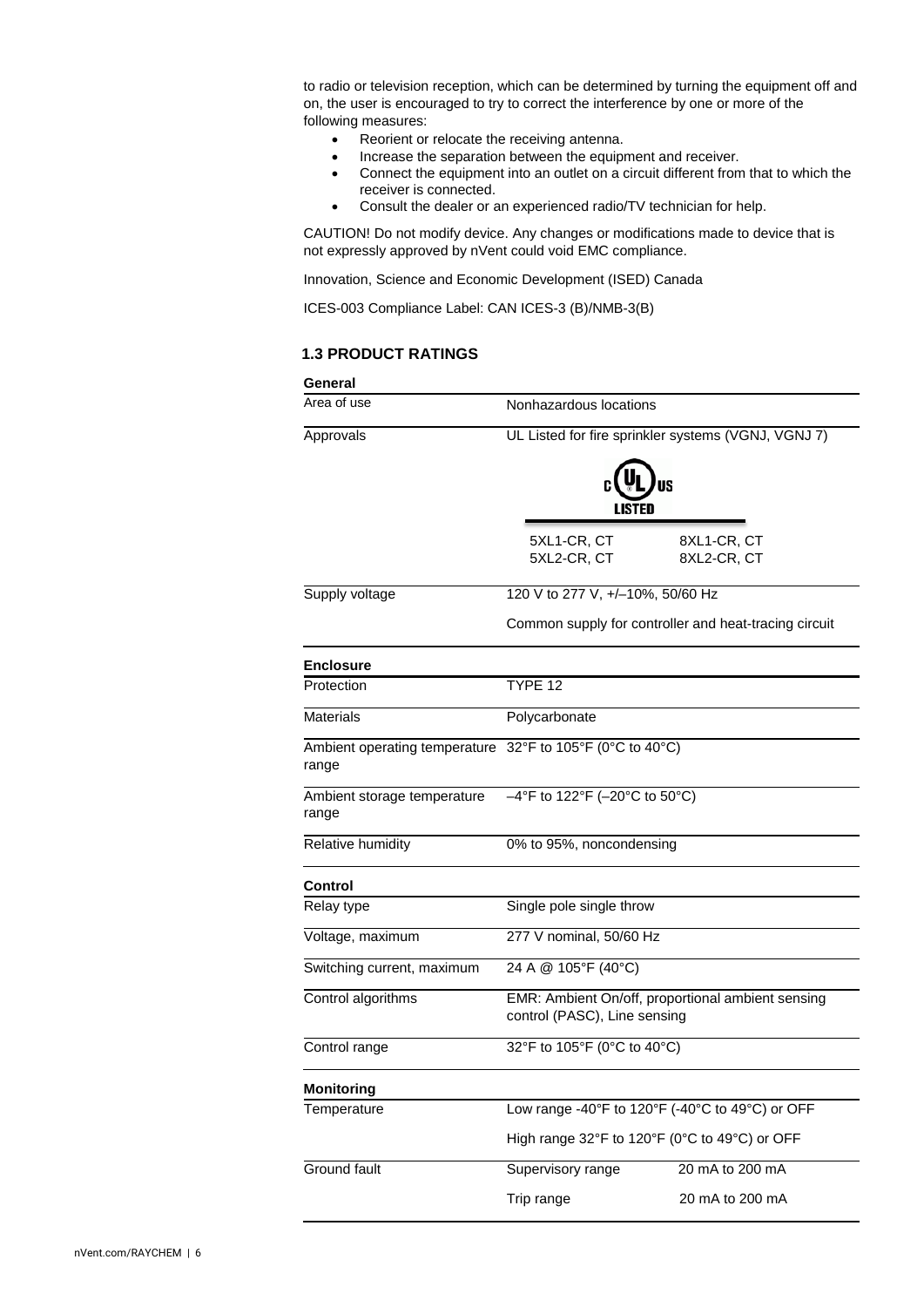| Current                                        | Low condition                          | 0.25A                                                     |
|------------------------------------------------|----------------------------------------|-----------------------------------------------------------|
| <b>Temperature Sensor Inputs</b>               |                                        |                                                           |
| Quantity                                       | Two inputs standard                    |                                                           |
| <b>Types</b>                                   | Thermistor 2ΚΩ/77°F (25°C), 2 Wire     |                                                           |
|                                                | 16 AWG                                 | 10 ft (3 m) long, can be extended to 328 ft (100 m) / 2 x |
| Sensor temperature range                       | -40°F (-40°C) to 194°F (90°C)          |                                                           |
| Sensor data                                    | Temperature (°F)                       | Resistance (KΩ)                                           |
|                                                | $-40$                                  | 32.34                                                     |
|                                                | $-31$                                  | 24.96                                                     |
|                                                | $-22$                                  | 19.48                                                     |
|                                                | $-13$                                  | 15.29                                                     |
|                                                | $-4$                                   | 12.11                                                     |
|                                                | 5                                      | 9.655                                                     |
|                                                | 14                                     | 7.763                                                     |
|                                                | 23                                     | 6.277                                                     |
|                                                | $\overline{32}$                        | 5.114                                                     |
|                                                | $\overline{41}$                        | 4.188                                                     |
|                                                | 50                                     | 6.454                                                     |
|                                                | 59                                     | 2.862                                                     |
|                                                | 68                                     | 2.387                                                     |
|                                                | 86                                     | 1.684                                                     |
|                                                | 104                                    | 1.211                                                     |
|                                                | 122                                    | 0.8854                                                    |
|                                                | $\overline{140}$                       | 0.6587                                                    |
|                                                | 158                                    | 0.4975                                                    |
|                                                | 176                                    | 0.3807                                                    |
|                                                |                                        |                                                           |
| <b>Supervisory Output</b><br>Supervisory relay | VDC, 1 A/24 VAC                        | Single pole double throw relay, volt-free, rating 1 A/24  |
| <b>Programming and Setting</b>                 |                                        |                                                           |
| Method                                         | Programmable touchscreen               |                                                           |
| Units                                          | Imperial (°F, in.) or Metric (°C, mm)  |                                                           |
| Touchscreen display                            | condition, settings                    | Setpoint, status, sensor temperatures, supervisory        |
| Memory                                         | Nonvolatile, restored after power loss |                                                           |
| Stored parameters (measured)                   | temperatures, control mode             | Last event, maintain temperature, last event sensor       |
| Supervisory conditions                         | Low/high temperature, low current*     |                                                           |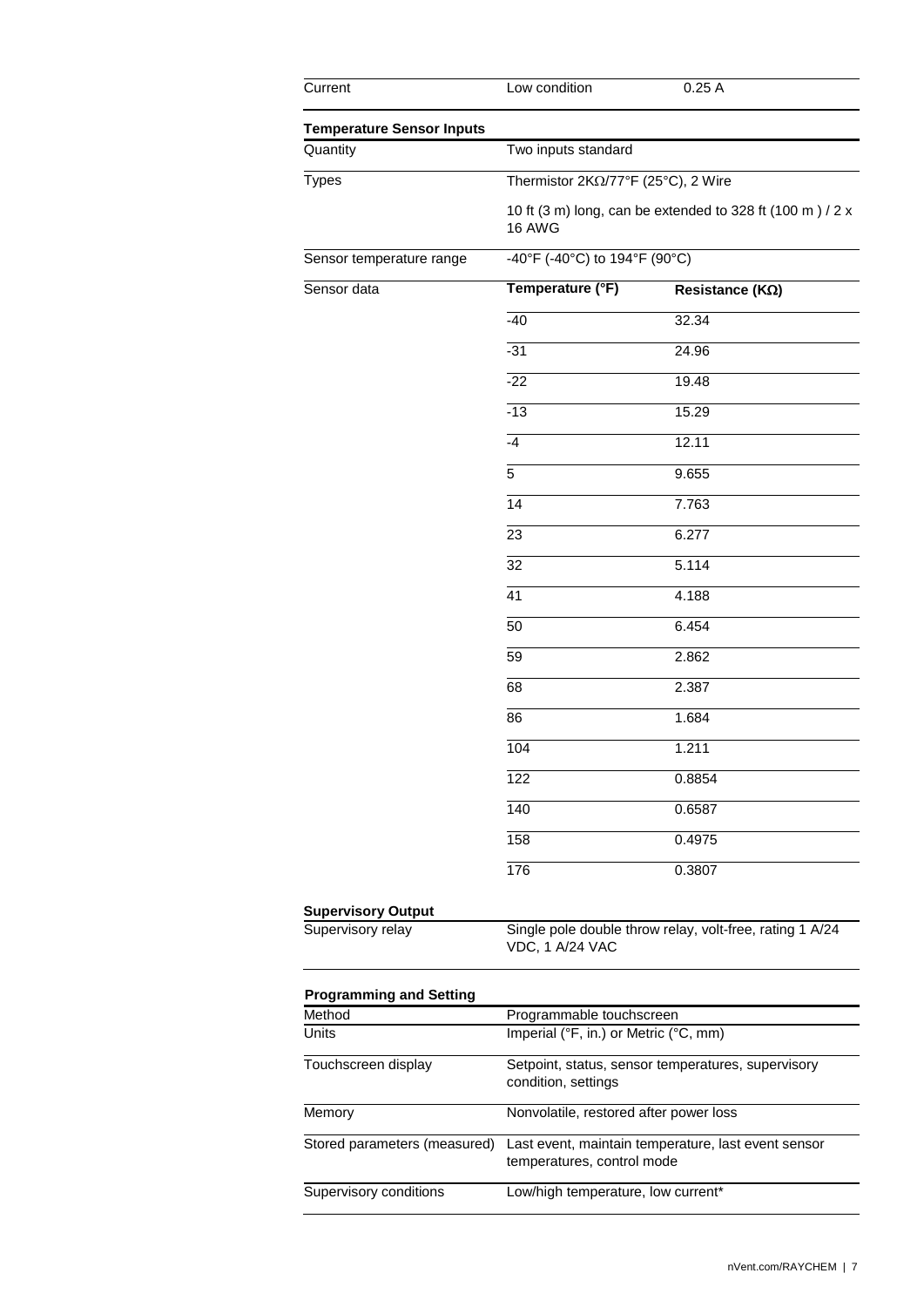|                             | Ground fault condition, trip*         |
|-----------------------------|---------------------------------------|
|                             | Sensor failure, or EMR failure        |
|                             | Loss of continutiy                    |
|                             | Loss of incoming supply voltage       |
| Other                       | Password protection                   |
| <b>Connection Terminals</b> |                                       |
| Power supply input          | Push-in Cage Clamp 18-10 AWG          |
| Heating cable output        | Push-in Cage Clamp 18-10 AWG          |
| Ground                      | Push-in Cage Clamp 18-10 AWG          |
| Sensors/supervisory relay   | Push-in Cage Clamp 22-16 AWG          |
| <b>Mounting</b>             |                                       |
| Enclosure                   | Mounting DIN Rail 35 mm (Indoor only) |

\*Note: The 465 controller can't monitor the load current and ground fault current in each cable segment when an external contactor is used. These supervisory conditions are disabled when external contactor is used.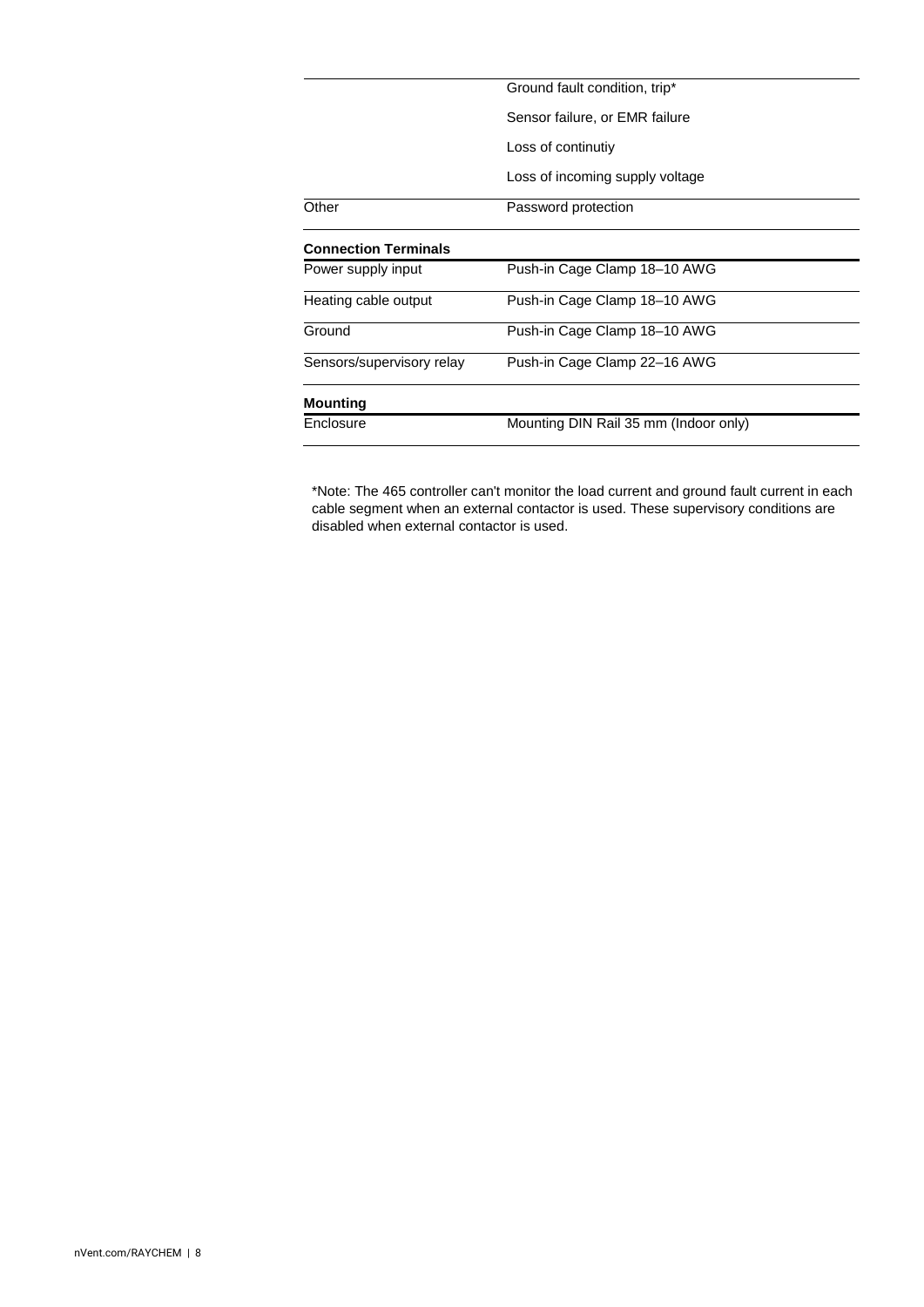### **2.1 INTRODUCTION**

This section includes information regarding the initial inspection, preparation for use, and storage instructions for the 465 controller.

<span id="page-9-2"></span><span id="page-9-1"></span><span id="page-9-0"></span>

**Note**: If the 465 controller is used in a manner not specified by nVent Thermal Management, the protection provided by the controller may be impaired.

### **2.2 INITIAL INSPECTION**

Inspect the shipping container for damage. If the shipping container or cushioning material is damaged, it should be kept until the contents of the shipment have been verified and the equipment has been checked mechanically and electrically. If the shipment is incomplete, there is mechanical damage, a defect, or the controller does not pass the electrical performance tests, notify the nearest nVent Thermal Management representative. If the shipping container is damaged, or the cushioning material shows signs of stress, notify the carrier as well as your nVent Thermal Management representative. Keep the shipping materials for the carrier's inspection.

### **Product Contents:**





#### **Tools Required:**



#### <span id="page-9-3"></span>**2.3 INSTALLATION LOCATION**

The 465 controller standalone version is approved for TYPE 12 protection class for Indoor-use. Install the controller in an indoor, dry, clean, accessible location. Make sure you install the controller within 328 ft (100 m) of where you want to monitor the pipe or ambient temperature. The ambient temperature sensor shall be installed in the location representative of the ambient temperature of the fire sprinkler system, including elevation. Considerations should include accessibility for maintenance and testing and the location of existing conduits.

## <span id="page-9-4"></span>**2.4 MOUNTING PROCEDURES**

The mounting steps are shown in Figure 2.1 A, B, C and D.

Drill conduit entry holes prior to mounting. Conduit entries should be made in the bottom of the enclosure if possible to reduce the possibility of water entry from condensation or leakage. Conduit entries must be drilled or punched using standard industry practices. Use bushings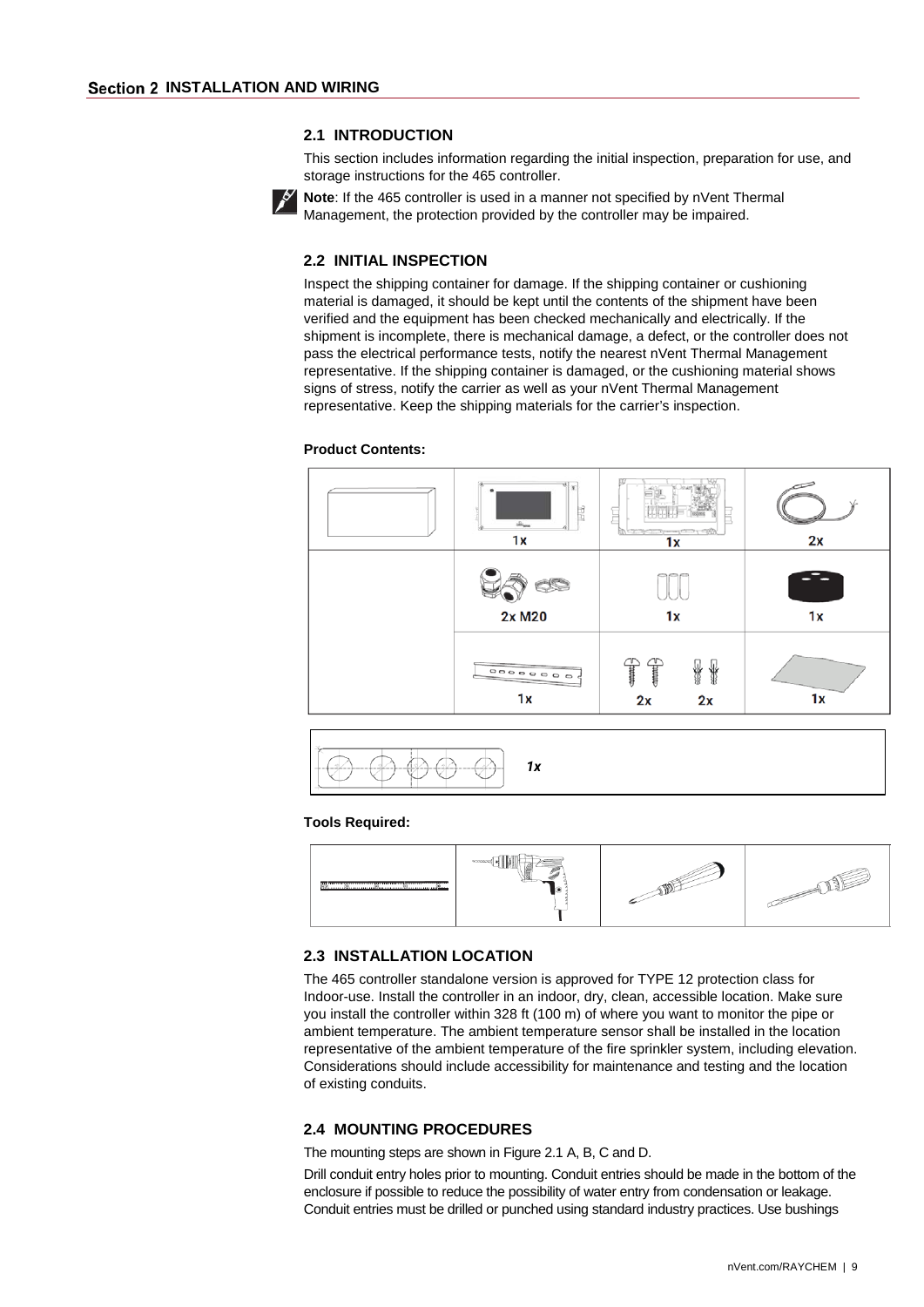suitable for the environment and install such that the completed installation remains waterproof. Grounding hubs and conductors must be installed in accordance with Article 250 of the National Electrical Code and Part I of the Canadian Electrical Code. The hubs shall be connected to the conduit before they are connected to the enclosure.



**Figure 2.1 – Mounting procedures for the 465 controller**

## <span id="page-10-0"></span>**2.5 WIRING**

The following drawings provide sample wiring diagrams for the 465 controller and optional accessories. Grounding hubs and conductors must be installed in accordance with Article 250 of the National Electrical Code and Part I of the Canadian Electrical Code.

#### <span id="page-10-1"></span>**2.5.1 Power and Load Connections**

The 465 controller may be powered directly from a 120 V to 277 V supply.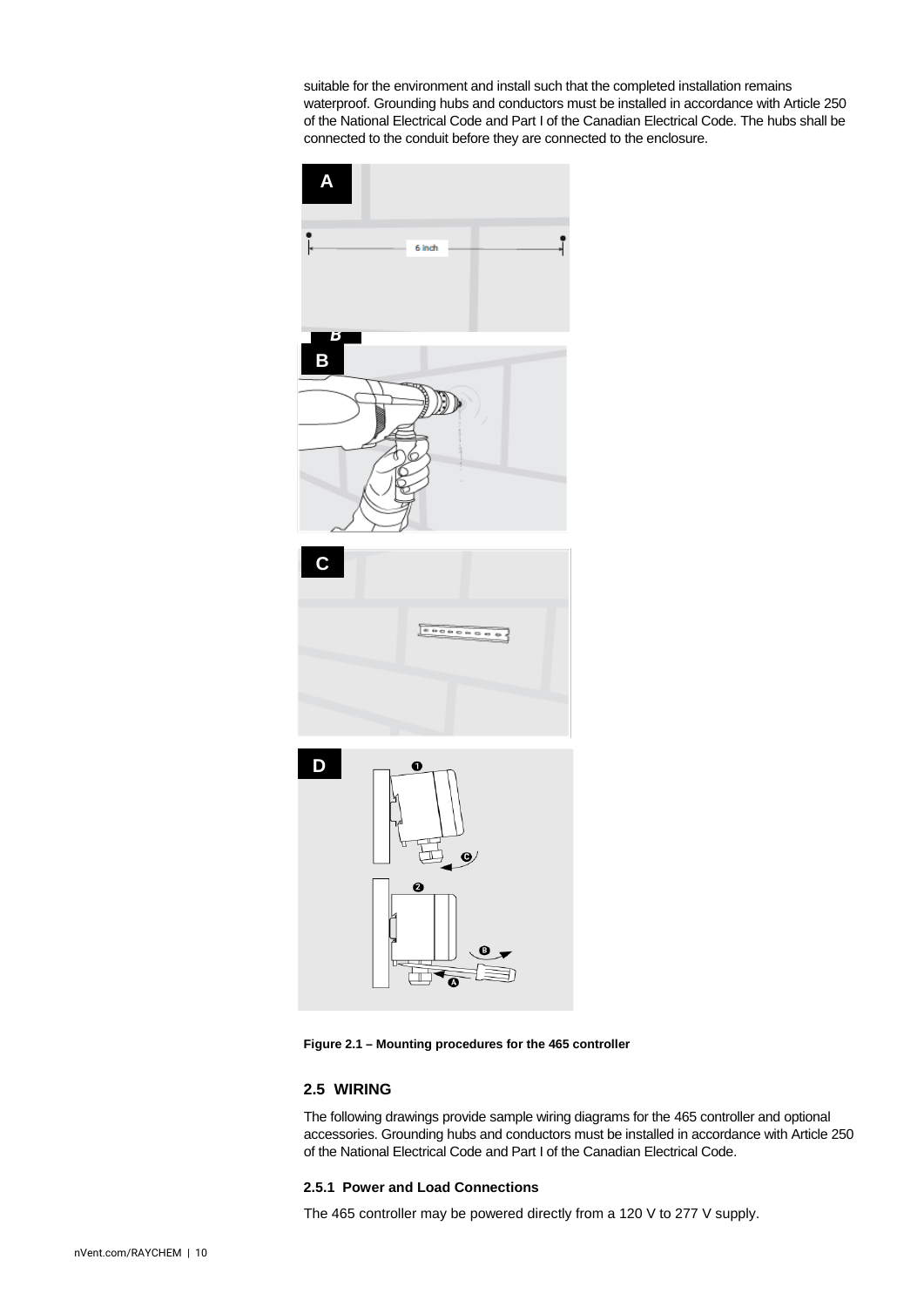All of the power terminals are labeled for easy identification. Do not attempt to use wire sizes that exceed the marked terminal ratings and avoid terminating two wires on the same terminal whenever possible.



**Note**: Follow the industry standard grounding practices. Do not rely on conduit connections to provide a suitable ground. Grounding terminals/screws are provided for connection of system ground leads. The glands/conduits should be inserted into the metal grounding plate provided with the controller.

Power wires are connected to terminals labeled L (line), N (neutral) and PE (Ground).



**Figure 2.2 – Power Connection**

The heating cable conductors are connected to terminals labeled L/, N/ and the braid is connected to PE.



**Figure 2.3 – Heating Cable Connection**

#### <span id="page-11-0"></span>**2.5.2 Temperature Sensor and Extension Cables**

The 465 controller has two (2) temperature sensor inputs. Use only 2-wire Thermistor 2 KOhm / 77°F (25°C) sensors provided. Sensor 1 should be connected to terminals S1 and  $\perp$  while Sensor 2 should be connected to terminals S2 and  $\perp$ . The controller also operates with just one sensor.



**Note**: The ambient temperature sensor shall be installed in the location representative of the ambient temperature of the fire sprinkler system including elevation.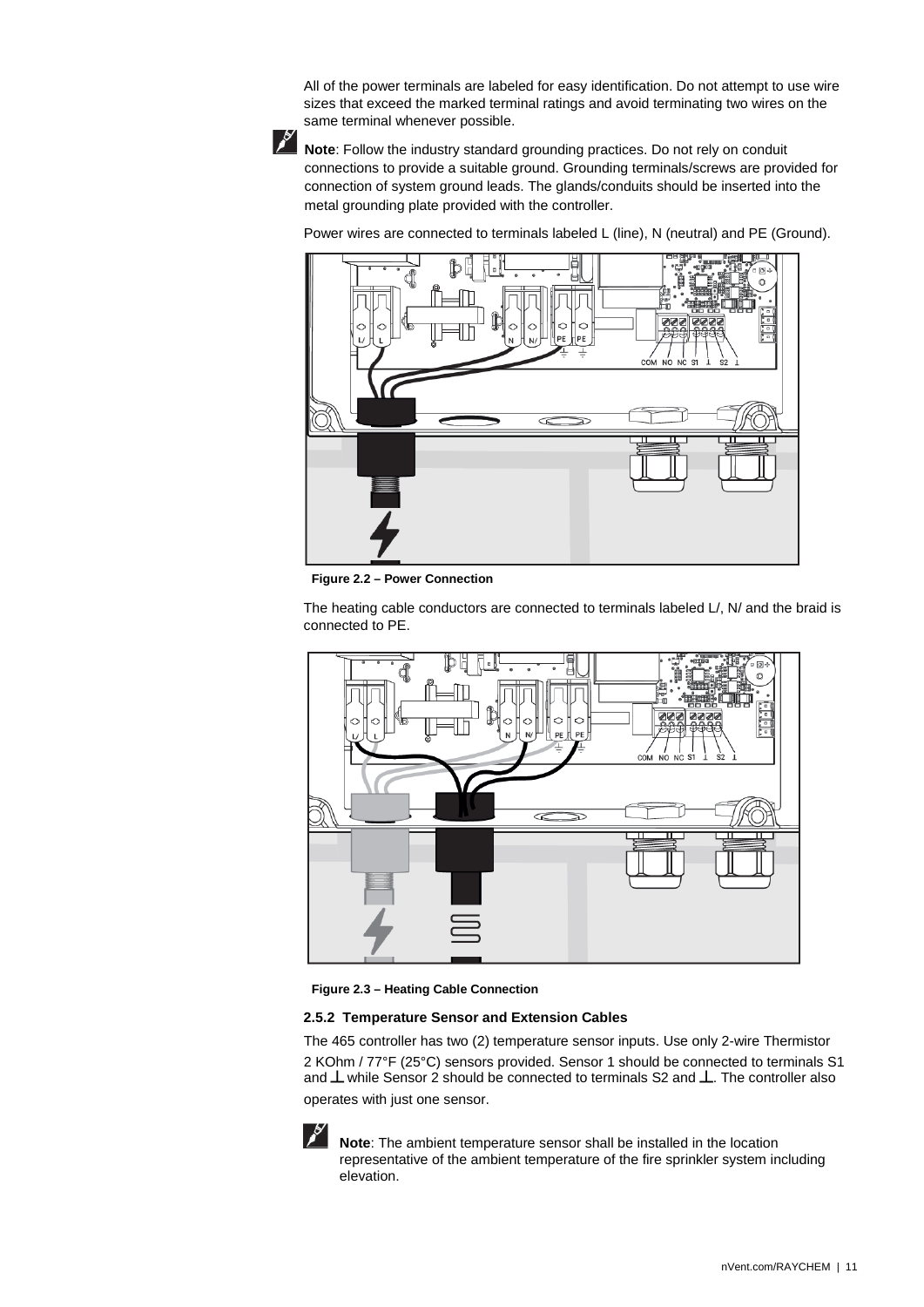

**Figure 2.4 – Temperature Sensor Wiring**

## <span id="page-12-0"></span>**2.6 SUPERVISORY RELAY CONNECTIONS**

The 465 controller includes terminals for one supervisory relay as shown in figure 2.5. It can support both AC and DC power source (please refer to the max voltage and current specifications for the relay above). It is a form C relay and may be wired for normally open (N.O.) or normally closed (N.C.) operation.

The contractor shall connect the supervisory indicator to NO, COM to have the relay signal a supervisory condition when it's open. UL listed fire alarm control panel (FACP) must be used with listed heat tracing system.

The supervisory relay is used to provide supervisory signal to a fire alarm system for any of the following conditions:

- 1) Ground fault current
- 2) Low system temperature<br>3) High system temperature
- High system temperature
- 4) Temperature sensor failure
- 5) Internal error
- 6) Loss of continuity<br>7) Loss of incoming
- Loss of incoming supply voltage



**Note**: The supervisory relay is intended to be used for switching low-voltage, low-current signals. Do not use this relay to directly switch line voltages.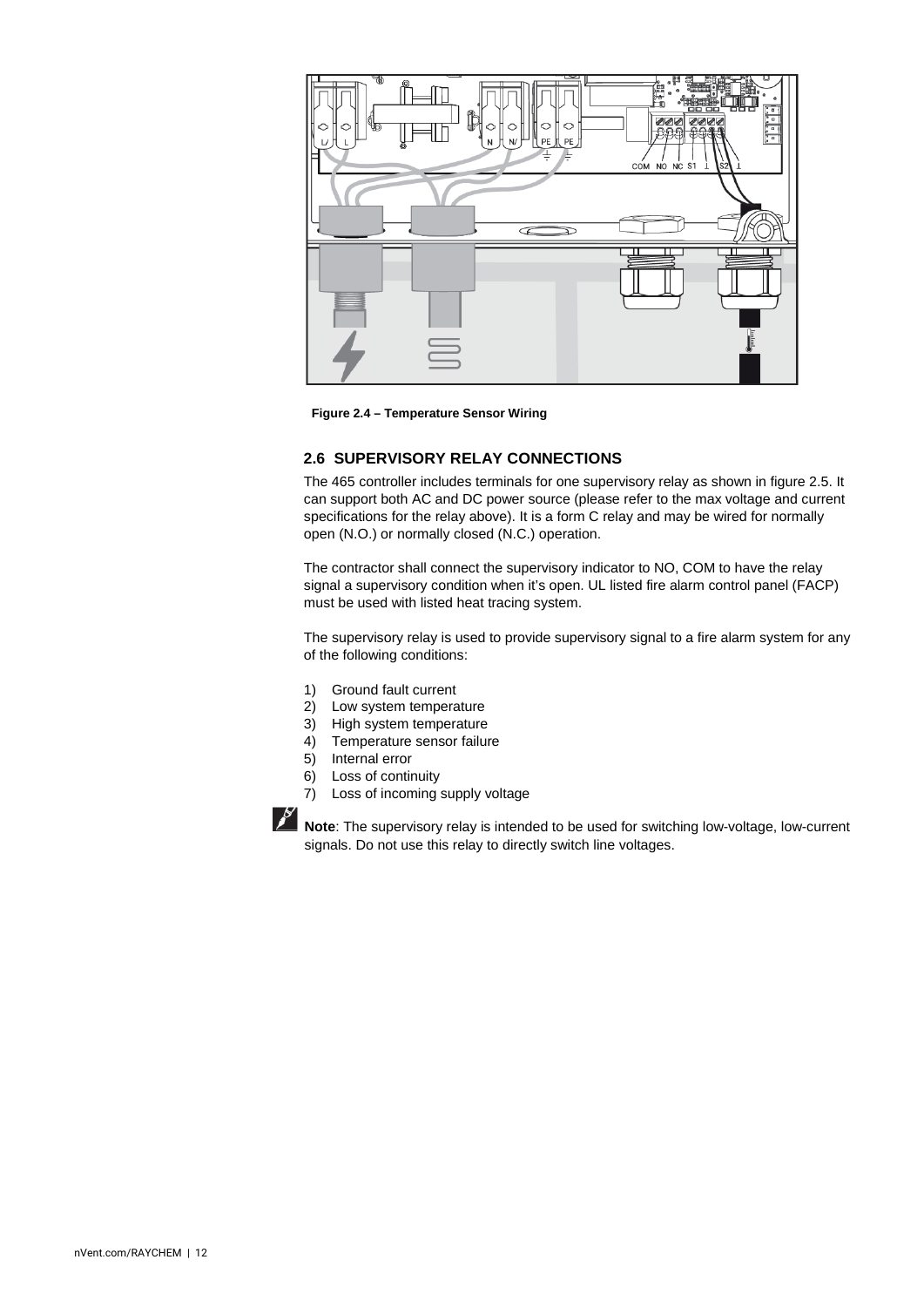

**Figure 2.5 – Supervisory Relay Wiring**

After all connections are made, connect the network cable from the touchscreen to the port on the controller as shown below:



**Figure 2.6 – Connect the touchscreen cable to the controller.** 

Close the lid with screwdriver and turn on the circuit breaker for the circuit. The circuit breaker used for branch circuit protection should be maximum 30A circuit breaker. The power wires used should be of appropriate size for the current rating as per NEC/CEC.

## <span id="page-13-0"></span>**2.7 INITIALIZING THE CONTROLLER**

#### <span id="page-13-1"></span>**2.7.1 Initial Heating Cable Test**

To minimize the risk of damage to the controller due to a heating cable fault, the integrity of the heating cable should be verified by performing the commissioning tests detailed in the appropriate product installation and operating manual. These manuals can be found on [nVent.com.](http://www.nventthermal.com/)

These tests must be performed with the controller output disconnected. Once the cable has been checked, it may be reconnected to the controller and power applied.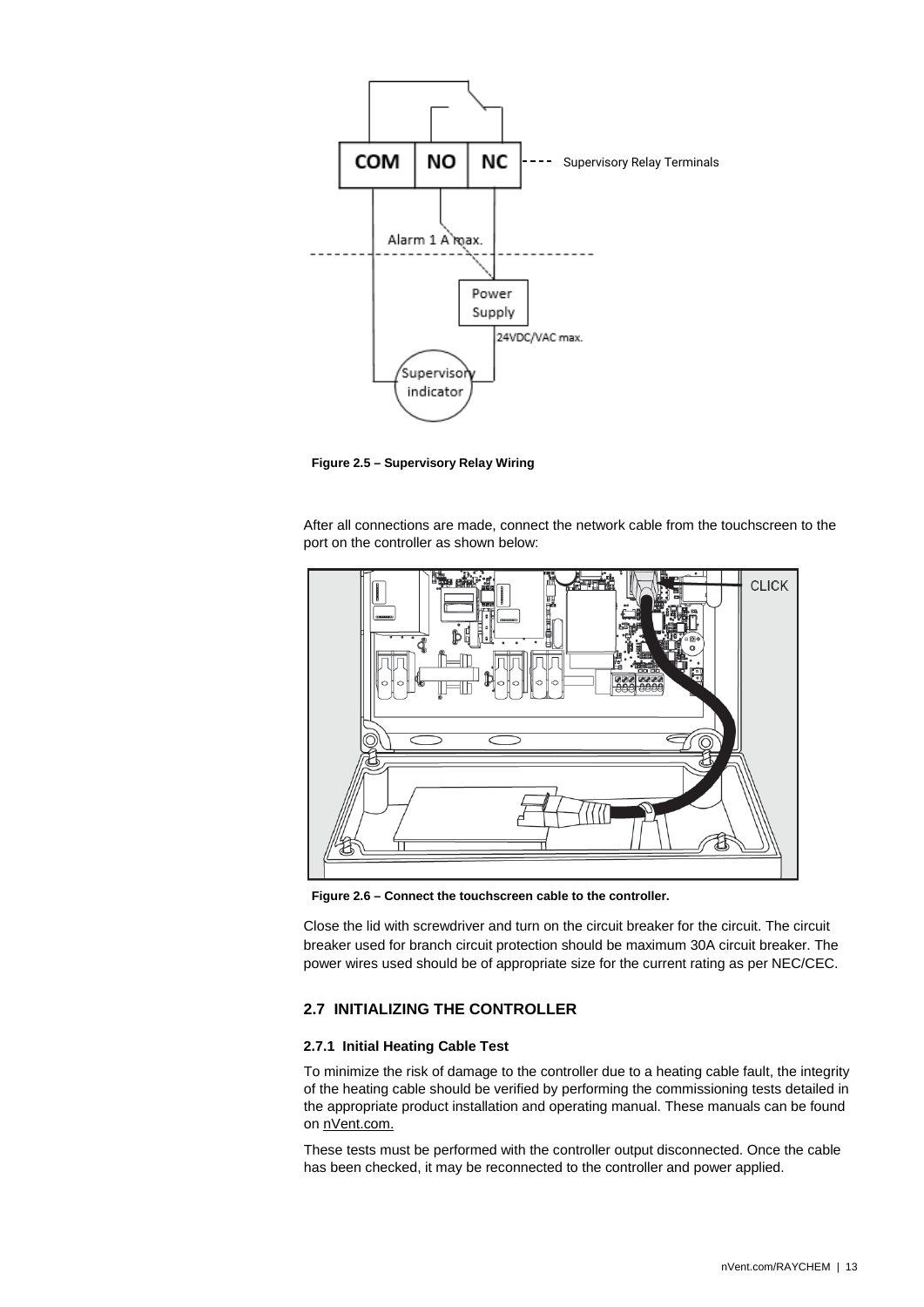## <span id="page-14-1"></span><span id="page-14-0"></span>**3.1 QUICKSTART**

When the unit is powered up for the first time, a Quickstart must be executed before the unit is ready to start. The Quickstart helps to set all important settings, the unit will go in main screen mode automatically when done. Quickstart is sufficient for normal operations. More settings are available from the settings menu.

## **QUICKSTART MENU**

| Language              |                     | Select your language from the language menu.                                                                                                                                                                                                                                                                                                           |
|-----------------------|---------------------|--------------------------------------------------------------------------------------------------------------------------------------------------------------------------------------------------------------------------------------------------------------------------------------------------------------------------------------------------------|
| Units                 |                     | Select Imperial or Metric units                                                                                                                                                                                                                                                                                                                        |
| Connection<br>check   |                     | The unit is automatically executing a connection<br>check. It will check the heating cable connection,<br>ambient sensor and pipe sensor connection.<br>A connection of the unit to an external contactor<br>needs to be confirmed by the user.                                                                                                        |
|                       |                     | $\langle$ . WARNING: The 465 controller can't monitor<br>the load current and ground fault current in each<br>cable segment when an external contactor is<br>used. External ground fault protection must be<br>provided using appropriate GFEPD.                                                                                                       |
| Country               |                     | Select a country in this menu.                                                                                                                                                                                                                                                                                                                         |
| Date                  |                     | Use the up/down arrow keys to select the year,<br>month and day.                                                                                                                                                                                                                                                                                       |
| Time                  |                     | Use the up/down arrow keys to set the hour and<br>minute.                                                                                                                                                                                                                                                                                              |
| Voltage               |                     | Select voltage.                                                                                                                                                                                                                                                                                                                                        |
| Cable Type            |                     | Select heating cable used in the application.                                                                                                                                                                                                                                                                                                          |
| Sensors Set-up        |                     | Setting up Sensors1 and 2 is fully flexible. Assign<br>each sensor to be a line or ambient sensor. Select<br>if you want the circuit to remain on if the given<br>sensor fails by clicking "Power On TS Fail". Select<br>which sensor you would want to use for high limit<br>cutout. Make sure Sensor 1 is connected to<br>terminals S1 and $\perp$ . |
|                       |                     | Fine tune the individual sensor settings in the<br>parameters setting menu.                                                                                                                                                                                                                                                                            |
|                       |                     | If only one sensor is used, leave the other sensor<br>settings blank.                                                                                                                                                                                                                                                                                  |
| <b>Control Mode</b>   |                     | This allows selection of the type of algorithm to be<br>used to maintain the setpoint temperature. Select<br>Ambient On/Off, PASC (Proportional Ambient<br>Sensing Control) or Line Sensing Control. If no<br>ambient or line sensor was assigned, the<br>corresponding control mode will be disabled.                                                 |
| Parameter<br>Settings | Setpoint            | This is the temperature that the controller uses to<br>determine whether its output switch should be on<br>or off.<br>Range: 32°F (0°C) to 104°F(40°C)                                                                                                                                                                                                 |
|                       | Pipe Diameter       | Select the appropriate pipe diameter from the<br>menu.                                                                                                                                                                                                                                                                                                 |
|                       | Low<br>Temperature  | This allows the user to set the low temperature<br>setting for temperature sensor 1 and 2.                                                                                                                                                                                                                                                             |
|                       |                     | Range: -40°F (-40°C) to 120°F (49°C)                                                                                                                                                                                                                                                                                                                   |
|                       |                     | Default: 35°F (2°C)                                                                                                                                                                                                                                                                                                                                    |
|                       | High<br>Temperature | This allows the user to set the high temperature<br>setting for temperature sensor 1 and 2.                                                                                                                                                                                                                                                            |
|                       |                     | Range: 32°F (0°C) to 120°F (49°C)                                                                                                                                                                                                                                                                                                                      |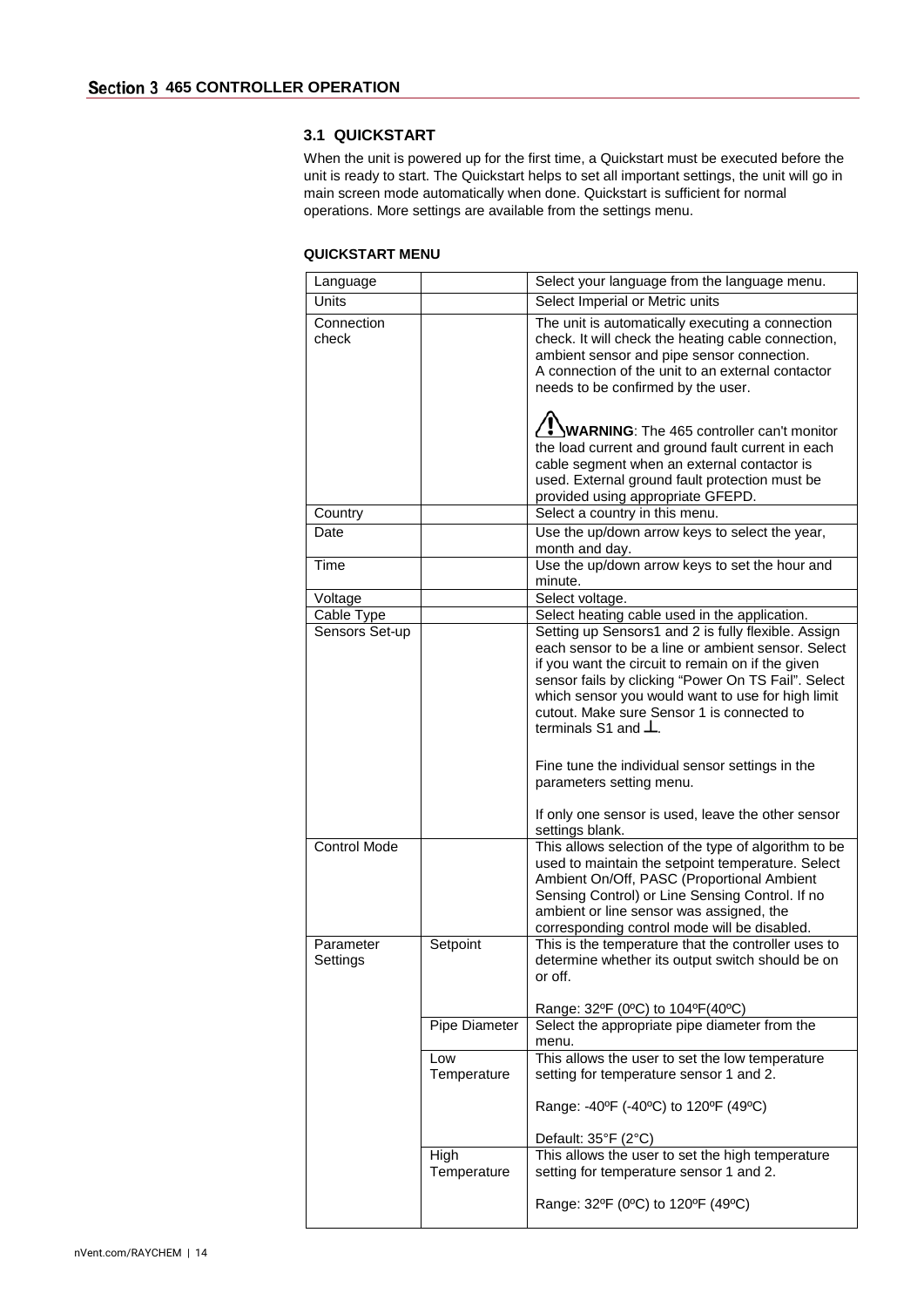|                              | Default: 110°F (43°C)                                                                                                                                                                |
|------------------------------|--------------------------------------------------------------------------------------------------------------------------------------------------------------------------------------|
| <b>Start Test</b><br>Program | The test program runs for 30 minutes, during<br>which all parameters will be ignored to check<br>heating cable and connection on site. You can<br>stop the test program at any time. |
| Key Lock                     | Key lock gets activated after the quick start<br>process. Please enter the passcode 3000 to<br>unlock the controller.                                                                |

After QUICKSTART completion, the main menu screen will appear as follows:



**Figure 3.1 – Main Menu Screen** 

|    | Settings Button                                        |
|----|--------------------------------------------------------|
| 2  | <b>Application Description</b>                         |
| 3  | <b>Firmware Version</b>                                |
| 4  | Supervisory Event Indicator                            |
| 5  | Heat Cable Power Indicator (red when cable is powered) |
| 6  | Sensor 1 Measured Temperature                          |
|    | Sensor 2 Measured Temperature                          |
| 8  | <b>Application Picture</b>                             |
| 9  | <b>Control Setpoint</b>                                |
| 10 | Keylock Indicator                                      |

The Green LED will blink as follows:

- Normal operation, heater on: 1.5 sec on/0.5 sec off
- Normal operation, heater off: 1 sec on/ 1 sec off<br>• Supervisory condition: 0.2 sec on/1.8 sec off
- Supervisory condition: 0.2 sec on/1.8 sec off

Press the Settings button on the Main Menu Screen to get to the Settings Menu.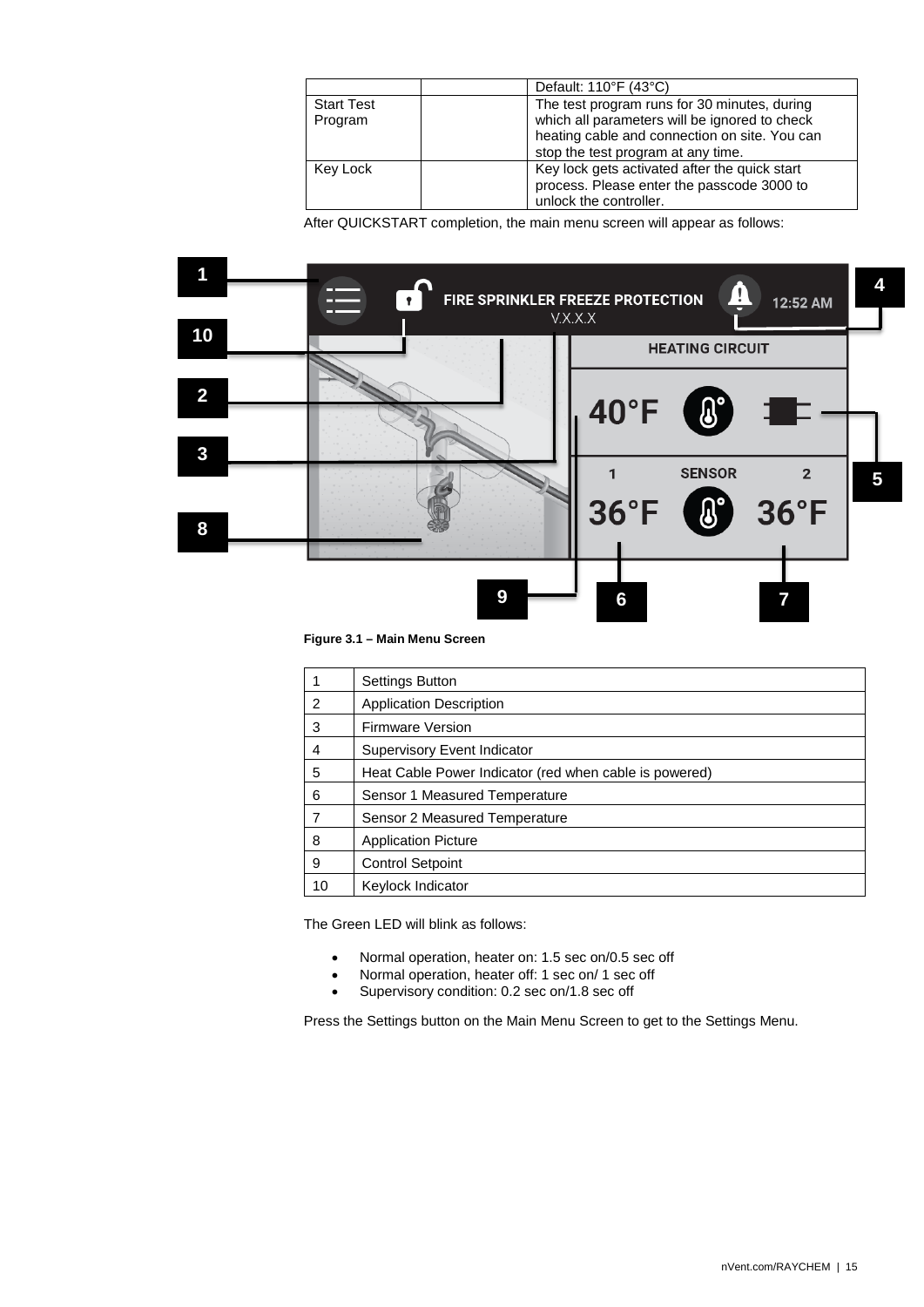## **3.2 SETTINGS MENU**

<span id="page-16-0"></span>

|                | <b>SETTINGS</b>                                                               | $2:06$ AM |
|----------------|-------------------------------------------------------------------------------|-----------|
| $\blacksquare$ | <b>SYSTEM</b><br>STATUS, SERVICE, RESET, KEYLOCK                              |           |
|                | <b>HEATING CABLE &amp; PIPE</b><br>CIRCUIT PARAMETERS, ALARM SETTINGS, SENSOR |           |
|                | <b>GENERAL SETTINGS</b><br>COUNTRY, LANGUAGE, DATE, TIME                      |           |
|                |                                                                               |           |

#### **Figure 3.2 – Settings Menu**

The settings menu has three sections:

- 1. The System section allows you to read system information, run test program, service the system such as upgrade the firmware, export event log/energy consumption/temperatures or calibrate the screen, read status of the heat tracing circuit, enable key lock, assign device ID and reset the system to factory settings.
- 2. The Heating Cable and Pipe section allows you to set circuit parameters such as control mode, set point, sensors, minimum ambient temperature, temperature conditions and filters and ground fault settings.
- 3. The General settings enables you to select country, language, voltage, date, time, and units.

The details of each section are provided on the next page.

## <span id="page-16-1"></span>**3.3 SYSTEM MENU**

|                        | <b>SYSTEM</b> |    | 2:06 AM |
|------------------------|---------------|----|---------|
| <b>INFO</b>            |               |    |         |
| <b>TEST PROGRAM</b>    |               |    |         |
|                        |               |    |         |
| <b>SERVICE</b>         |               |    |         |
| <b>STATUS</b>          |               |    |         |
| <b>KEYLOCK FEATURE</b> |               | ON |         |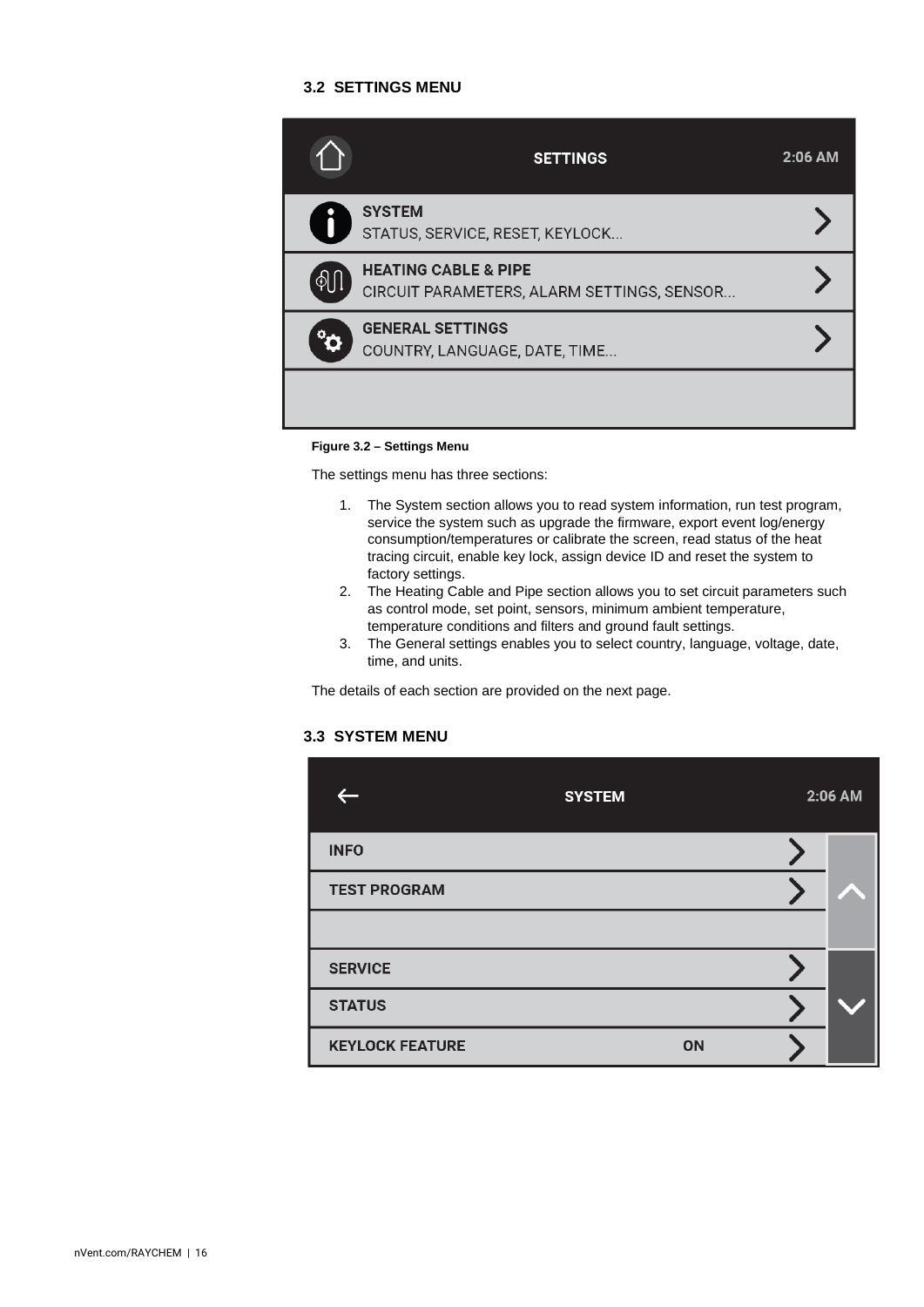|                             | <b>SYSTEM</b> |          | 2:06 AM |
|-----------------------------|---------------|----------|---------|
| <b>ASSIGN DEVICE NUMBER</b> |               | $\bf{0}$ |         |
| <b>RESET</b>                |               |          |         |
|                             |               |          |         |
|                             |               |          |         |

#### **Figure 3.3 – System Menu**

<span id="page-17-0"></span>**3.3.1 Info**

| Purpose | General info about the unit, name, commissioning date, firmware |
|---------|-----------------------------------------------------------------|
|         | version, nVent Thermal Management contact info per country.     |

## <span id="page-17-1"></span>**3.3.2 Test Program**

<span id="page-17-2"></span>

| Purpose             | The test program runs for 30 minutes, during which all parameters<br>will be ignored to check the heating cable and the connection on<br>site. You can stop the test program at any time. |
|---------------------|-------------------------------------------------------------------------------------------------------------------------------------------------------------------------------------------|
| 3.3.3 Service       |                                                                                                                                                                                           |
| Purpose             | This is a password protected area for user to service the unit. The<br>default password is 2017.                                                                                          |
|                     | Sub-menu includes:                                                                                                                                                                        |
|                     | Log File: Provides information about the warnings, last event,<br>control mode, heating cable, set point, ambient temperatures<br>measured and time stamp.                                |
|                     | Calibrate Screen: Press the dot to calibrate the touch screen.                                                                                                                            |
|                     | USB: USB drive can be used to upgrade the firmware, export<br>temperature, energy consumption, and event log data.                                                                        |
|                     | Energy Consumption: Displays the energy consumption chart over<br>time.                                                                                                                   |
|                     | Select Power Adjustment: For Proportional Ambient Sensing<br>Control (PASC), Power Adjustment Factor can be selected. The<br>Range is from 10% to 200%. Default is 100%.                  |
| <b>3.3.4 Status</b> |                                                                                                                                                                                           |
| Purpose             | Displays the status and parameters for the heat tracing circuit.<br>Displays information such as sensor 1 and sensor 2 temperatures,                                                      |

<span id="page-17-3"></span>duty cycle, control mode, load current, GFP current and if the

external contactor is connected.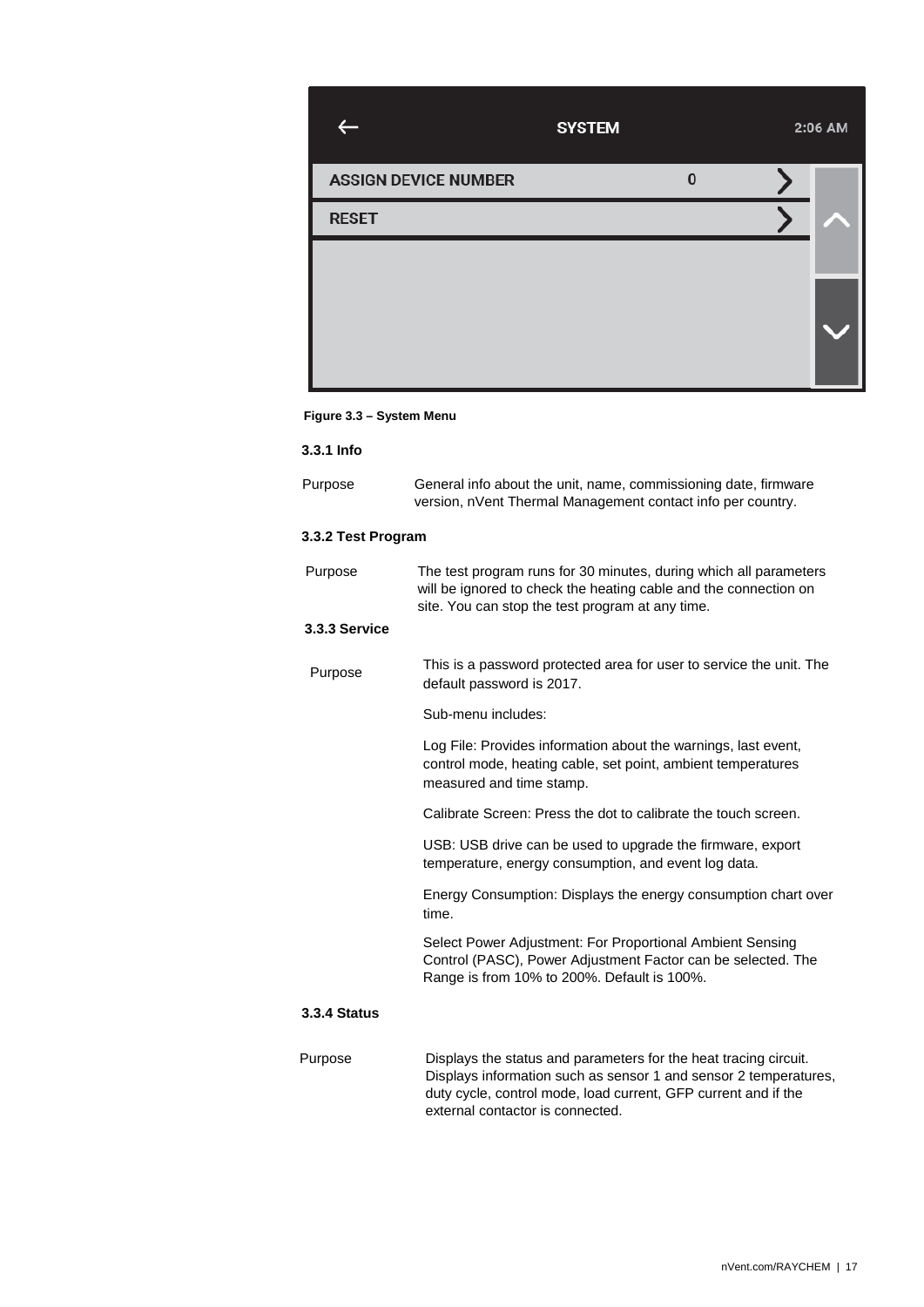## <span id="page-18-0"></span>**3.3.5 Keylock Feature**

| Purpose | When key lock is "On", the setup and timer menus are protected by<br>password. To unlock the unit, enter the predefined password<br>(3000). The unit will automatically lock itself after 10 minutes of<br>inactivity or when Lock "on" key is pressed. |
|---------|---------------------------------------------------------------------------------------------------------------------------------------------------------------------------------------------------------------------------------------------------------|
|         | Factory default: Key lock is "On"                                                                                                                                                                                                                       |
|         | Press the down arrow key to move to the next page of the System<br>Menu                                                                                                                                                                                 |
|         |                                                                                                                                                                                                                                                         |

# <span id="page-18-1"></span>**3.3.6 Assign Device Number**

<span id="page-18-2"></span>

| Purpose            | Assign a 4 digit number to each device as an identifier for that<br>device.                                                                                                                                                                                           |
|--------------------|-----------------------------------------------------------------------------------------------------------------------------------------------------------------------------------------------------------------------------------------------------------------------|
| <b>3.3.7 Reset</b> |                                                                                                                                                                                                                                                                       |
| Purpose            | To provide a quick method of resetting the controller's configuration<br>parameters to the Factory Default parameters. Select "Yes" to<br>activate the Quick install menu and return all settings to factory<br>settings. Quick start process restarts automatically. |

# <span id="page-18-3"></span>**3.4 HEATING CABLE AND PIPE MENU**

|                                       | <b>HEATING CABLE &amp; PIPE</b> | 2:07 AM |
|---------------------------------------|---------------------------------|---------|
| <b>SENSOR SETUP</b>                   | SENSOR 1/SENSOR 2               |         |
| <b>CONTROL MODE</b>                   | <b>AMBIENT ON/OFF</b>           |         |
| <b>SETPOINT</b>                       | 38°F                            |         |
| <b>DEADBAND</b>                       | $2^{\circ}F$                    |         |
| <b>MINIMUM EXPECTED AMBIENT TEMP.</b> | $5^{\circ}$ F                   |         |
| <b>CABLE TYPE XL-TRACE</b>            | 8XL2-CR/CT                      |         |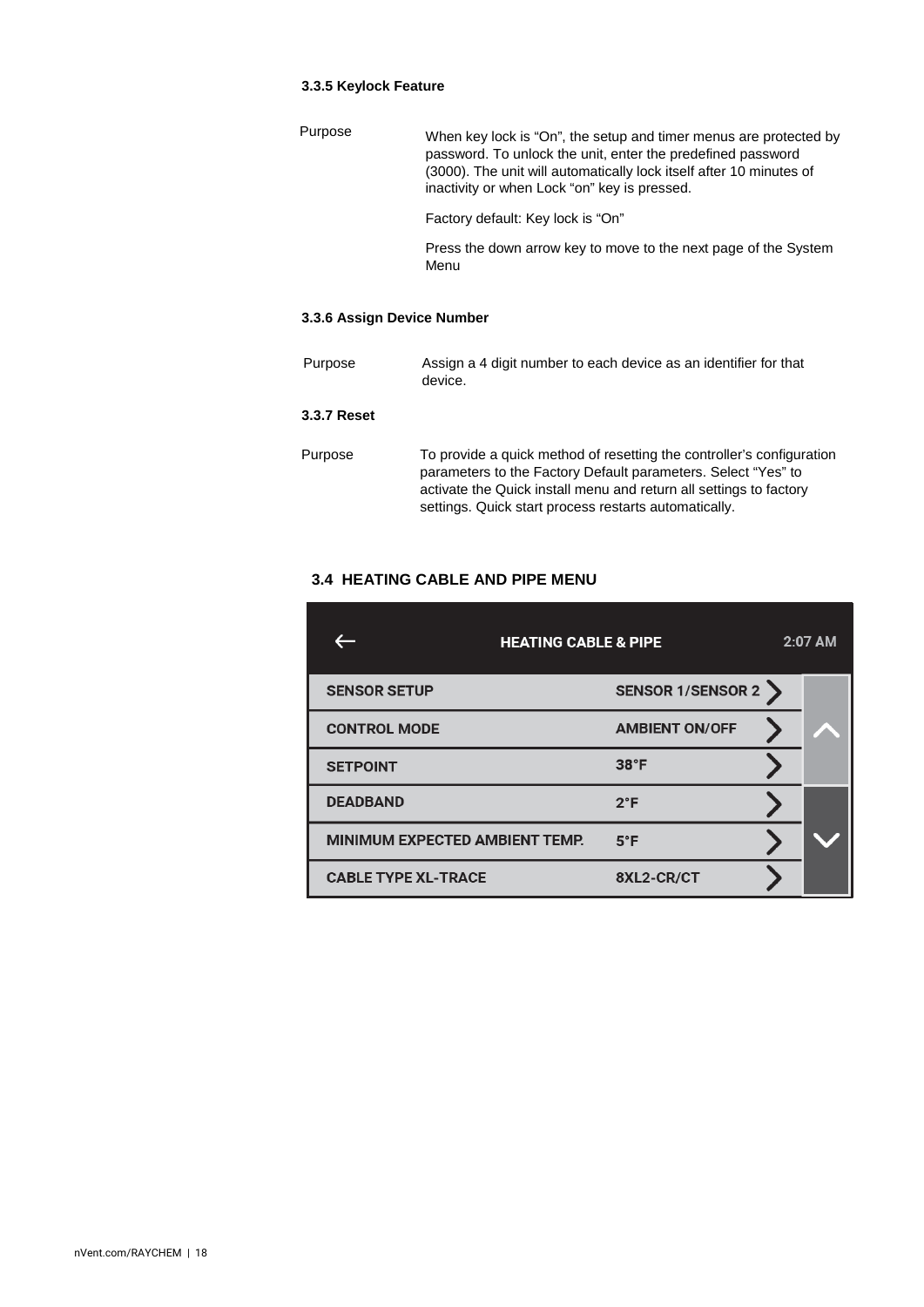|                                      | <b>HEATING CABLE &amp; PIPE</b> | 2:07 AM |
|--------------------------------------|---------------------------------|---------|
| <b>PIPE DIAMETER</b>                 | $2.5 + IN$                      |         |
| <b>LOW TEMPERATURE ALARM</b>         | $14^{\circ}$ F / $14^{\circ}$ F |         |
| <b>HIGH TEMPERATURE ALARM</b>        | 120°F / 120°F                   |         |
| <b>TEMPERATURE ALARM FILTER</b>      | 10S/10S                         |         |
| <b>HIGH LIMIT CUTOUT TEMPERATURE</b> | 120°F / 120°F                   |         |
| <b>GROUND FAULT LEVELS</b>           | 20 MA / 30 MA                   |         |

#### **Figure 3.4 – Heating Cable and Pipe Menu**

<span id="page-19-0"></span>In this menu, every parameter line shows the actual value/attribute for each parameter.

#### **3.4.1. Sensor Setup**

Sensor setup allows user full flexibility in configuring the temperature sensors as shown in Figure 3.5 below:

|  | <b>TEMPERATURE SENSORS (TS)</b> |                |  |
|--|---------------------------------|----------------|--|
|  | <b>SENSORS</b>                  | $\mathfrak{p}$ |  |
|  | <b>AMBIENT SENSING</b>          |                |  |
|  | <b>LINE SENSING</b>             |                |  |
|  | <b>POWER ON TS FAIL</b>         |                |  |
|  | <b>HIGH LIMIT CUTOUT</b>        |                |  |

**Figure 3.5 – Sensor Setup**

The 465 controller allows for two temperature sensors. Assign each sensor to be a line or ambient sensor. If both the sensors are assigned as line or ambient sensors, the controller will control based on the lower measured temperature of the two sensors. Select if you want the circuit to remain on if the given sensor fails by clicking "Power On TS Fail". Select which sensor you would want to use for high limit cutout. Make sure Sensor 1 is connected to terminals S1 and  $\perp$ .

For Fire Sprinkler freeze protection application, both sensors are assigned as line sensors with one sensor assigned as a high limit cutout sensor. The high limit cutout sensor should be located where the fire sprinkler piping is expected to be the warmest. In the case of sprinkler system with sprigs, the high limit cutout sensor should be located on one of the sprigs.

At least one sensor needs to be connected for the controller to function. The second sensor, if not connected, will be automatically disabled.



**Note:** The high limit cutout sensor should be located where the fire sprinkler piping is expected to be the warmest.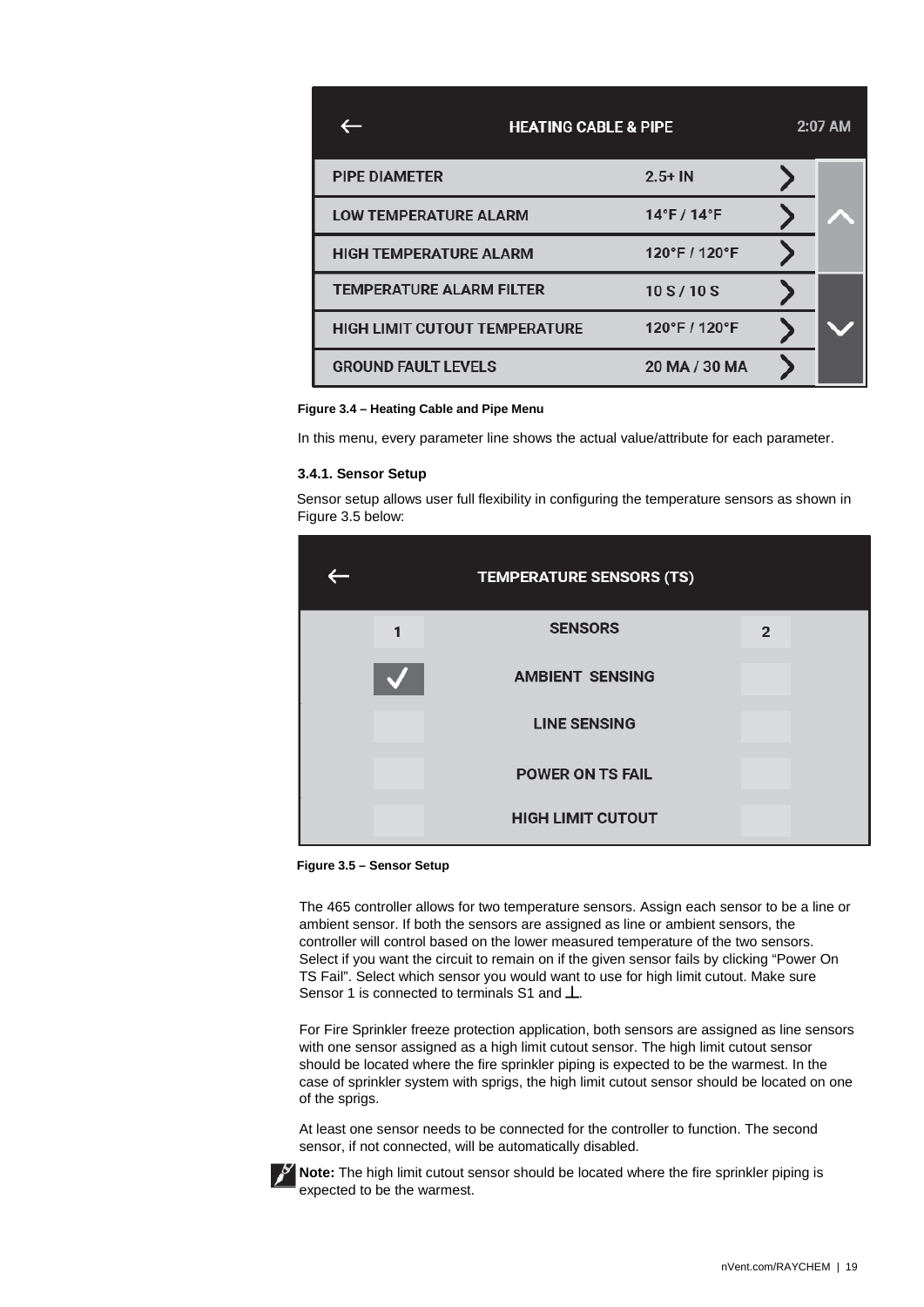

**Note:** "High Limit Cutout" feature turns the circuit off when the corresponding sensor reaches the high limit cutout temperature. This feature has a higher priority over the "Power On TS Fail" feature. In other words, the circuit in high limit cutout condition will remain powered off until that condition goes away and the TS Fail condition won't power the circuit on.

#### <span id="page-20-0"></span>**3.4.2 Control Mode**

- Purpose Sensor setup allows user full flexibility in configuring the temperature sensors as shown in figure 3.5 above:
- Setting Ambient On/Off Mode: Ambient sensor measures the ambient temperature. If the ambient temperature is above the setpoint temperature plus deadband, the relay output is turned off. If the ambient temperature is below the setpoint temperature, the output is turned on.

Line Mode: Line sensor measures the line temperature. If the line temperature is above the setpoint temperature plus deadband, the relay output is turned off. If the line temperature is below the setpoint temperature, the output is turned on.

PASC: Ambient sensor measures the ambient temperature. The PASC algorithm auto controls the heat output and maintains the temperature at the setpoint.

Algorithm will be derived from the following of parameters:

- Setpoint: 32°F 104°F (default 40°F)
- Minimum Expected Ambient Temperature : -40°F – 40°F (default 20°F)
- Pipe Size:  $0.5" / 1" / > 2"$  (default  $0.5"$ )
- Power Adjustment Factor: 10% 200% (default 100%)

For more details on PASC please refer to Appendix A.

<span id="page-20-1"></span>

Note: "Power On TS Fail" feature turns the circuit On if the controlling temperature sensor fails. E.g. in line sensing control mode, the "Power On TS Fail" won't trigger for the ambient sensor failure and vice versa.

#### **3.4.3 Setpoint**

<span id="page-20-4"></span><span id="page-20-3"></span><span id="page-20-2"></span>

| Purpose          | This is the temperature that the controller uses to determine whether<br>its output switch should be on or off.                                                                           |                            |  |
|------------------|-------------------------------------------------------------------------------------------------------------------------------------------------------------------------------------------|----------------------------|--|
| Setting/Range    | 32°F to 104°F (0°C to 40°C)                                                                                                                                                               | Factory Default 40°F (4°C) |  |
| 3.4.4 Deadband   |                                                                                                                                                                                           |                            |  |
| Purpose          | The deadband is a window of difference between the measured<br>control temperature and the desired control setpoint temperature and<br>provides the decision to turn the output off or on |                            |  |
| Setting/Range    | 1ºF to 8ºF (1ºC to 4ºC)<br>Factory Default 5°F (3°C)                                                                                                                                      |                            |  |
|                  | 3.4.5 Minimum Expected Ambient Temperature                                                                                                                                                |                            |  |
| Purpose          | This is the minimum expected ambient temperature which will be<br>used to calculate the duty cycle for proportional ambient sensing<br>control mode                                       |                            |  |
| Setting/Range    | -40°F to 40°F (-40°C to 4°C)<br>Factory Default 20°F (-7°C)                                                                                                                               |                            |  |
| 3.4.6 Cable Type |                                                                                                                                                                                           |                            |  |
| Purpose          | Select the type of cable for the heat tracing circuit                                                                                                                                     |                            |  |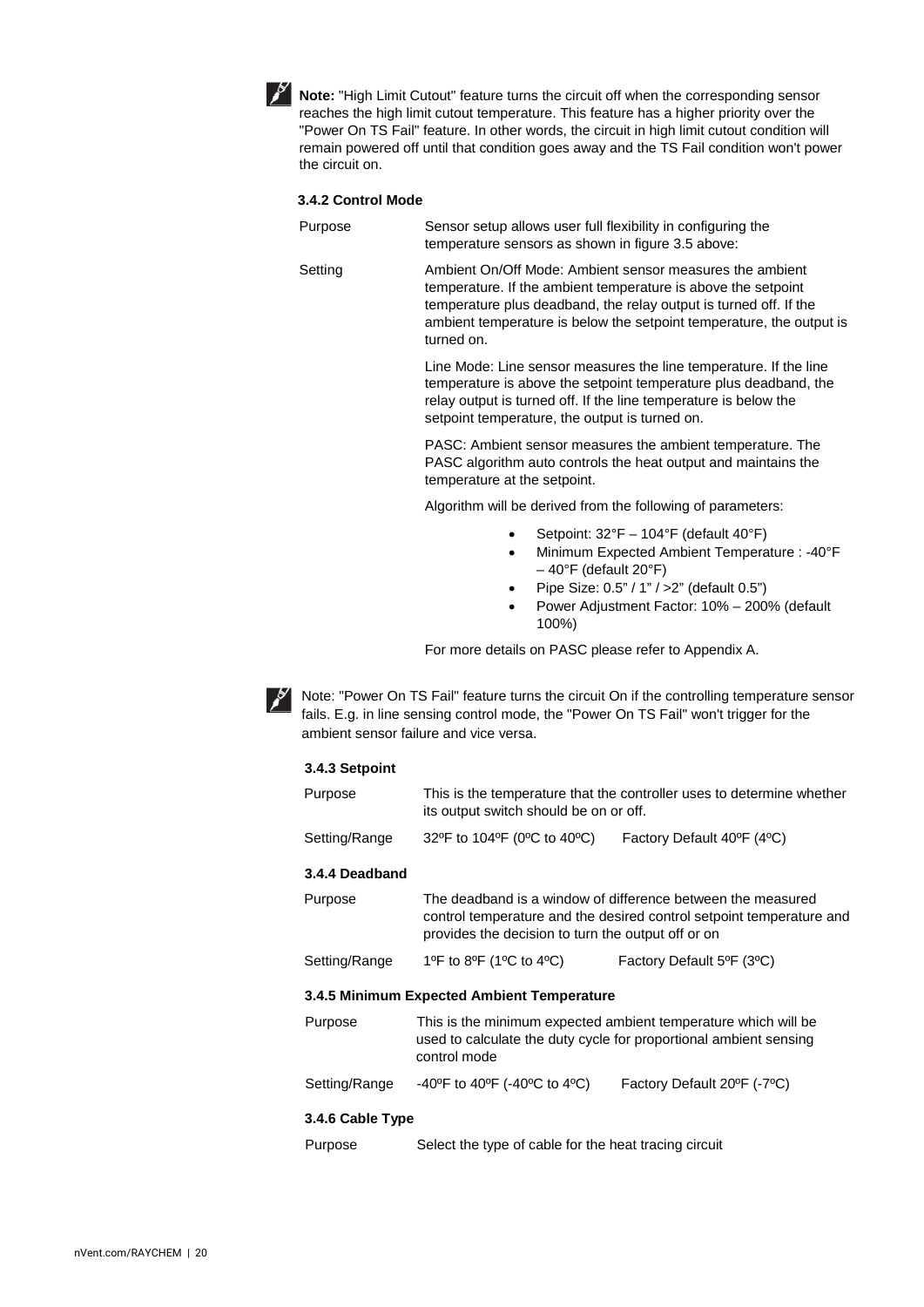## **3.4.7 Pipe Diameter**

<span id="page-21-4"></span><span id="page-21-3"></span><span id="page-21-2"></span><span id="page-21-1"></span><span id="page-21-0"></span>

| Purpose                | Select the pipe diameter for the heat tracing circuit                                                                                                                                                                                                                                                                                                                          |                                                                                                                                         |  |
|------------------------|--------------------------------------------------------------------------------------------------------------------------------------------------------------------------------------------------------------------------------------------------------------------------------------------------------------------------------------------------------------------------------|-----------------------------------------------------------------------------------------------------------------------------------------|--|
| Setting/Range          | 0.5 inch, 1.0 inch, 2.5+ inch                                                                                                                                                                                                                                                                                                                                                  | Factory Default 0.5 inch                                                                                                                |  |
| 3.4.8 Low Temperature  |                                                                                                                                                                                                                                                                                                                                                                                |                                                                                                                                         |  |
| Purpose                | This allows the user to select the low temperature supervisory for<br>both the sensors                                                                                                                                                                                                                                                                                         |                                                                                                                                         |  |
| Setting/Range          | -40°F to 120°F (-40°C to 49°C) Factory Default 35°F (2°C)                                                                                                                                                                                                                                                                                                                      |                                                                                                                                         |  |
| 3.4.9 High Temperature |                                                                                                                                                                                                                                                                                                                                                                                |                                                                                                                                         |  |
| Purpose                | both the sensors                                                                                                                                                                                                                                                                                                                                                               | This allows the user to select the high temperature supervisory for                                                                     |  |
| Setting/Range          | 32°F to 120°F (0°C to 49°C)                                                                                                                                                                                                                                                                                                                                                    | Factory Default 110°F (43°C)                                                                                                            |  |
|                        | 3.4.10 High Limit Cutout Temperature, Setpoint                                                                                                                                                                                                                                                                                                                                 |                                                                                                                                         |  |
| Purpose                | Set high limit cutout temperature for the selected Sensor (in the<br>sensor set-up). This setpoint is used to turn the circuit off when the<br>sensor reaches the high limit cutout temperature.                                                                                                                                                                               |                                                                                                                                         |  |
| Setting/Range          | 32°F to 120°F (0°C to 49°C)                                                                                                                                                                                                                                                                                                                                                    | Factory Default 120°F (49°C)                                                                                                            |  |
|                        | 3.4.11 Temperature Condition Filter                                                                                                                                                                                                                                                                                                                                            |                                                                                                                                         |  |
| Purpose                | Set time delay filter for temperature condition                                                                                                                                                                                                                                                                                                                                |                                                                                                                                         |  |
| Setting/Range          | 1 to 200 seconds                                                                                                                                                                                                                                                                                                                                                               | Factory Default 10 seconds                                                                                                              |  |
|                        | 3.4.12 High Ground Fault Current                                                                                                                                                                                                                                                                                                                                               |                                                                                                                                         |  |
| Purpose                | This allows the user to set the ground fault current supervisory level.<br>Exceeding this limit will trigger the supervisory event to indicate that a<br>ground fault condition exists in the heating cable circuit. To protect<br>against the risk of fire or shock, ground fault level should be set at the<br>lowest level possible to allow normal operation of the cable. |                                                                                                                                         |  |
| Setting/Range          | 20 mA to 200 mA                                                                                                                                                                                                                                                                                                                                                                | Factory Default 20 mA                                                                                                                   |  |
|                        | Supervisory event time delay filter is factory set as immediate                                                                                                                                                                                                                                                                                                                |                                                                                                                                         |  |
| Purpose                | 3.4.13 Ground Fault Trip Level (HI GF Trip)<br>This allows the user to set the ground fault current trip level.<br>and the ground fault level trip supervisory activated to indicate a<br>ground fault condition.                                                                                                                                                              | Exceeding this limit will result in the output switch being latched off<br>WARNING: Fire Hazard. Ground fault trip supervisory must not |  |
|                        | cables until the fault is identified and corrected.                                                                                                                                                                                                                                                                                                                            | be ignored. To prevent the risk of fire, do not re-energize heating                                                                     |  |

<span id="page-21-6"></span><span id="page-21-5"></span>Setting/Range 20 mA to 200 mA Factory Default 30 mA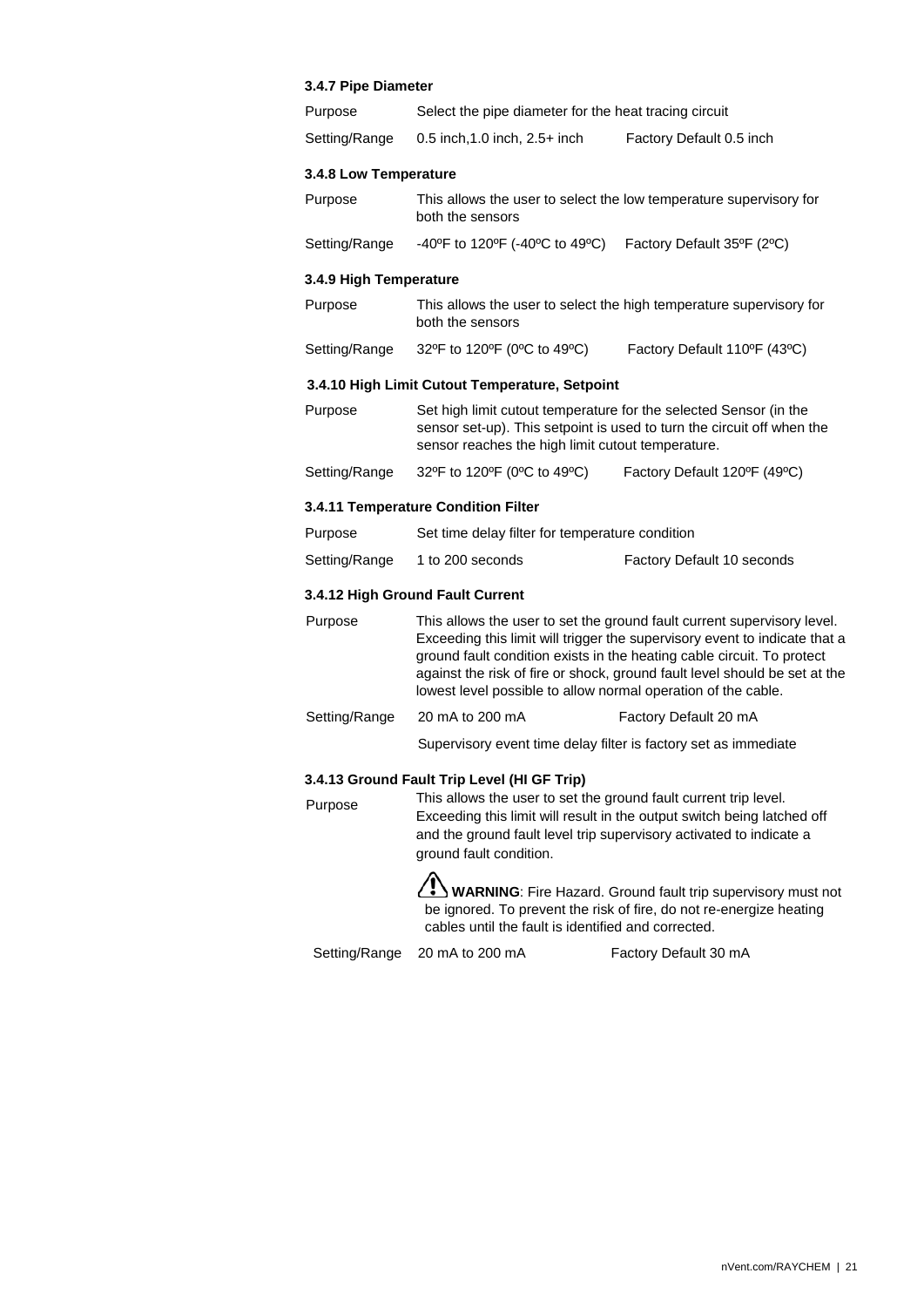# <span id="page-22-0"></span>**3.5 GENERAL SETTINGS MENU**

|                               | <b>GENERAL SETTINGS</b> |  | $2:08$ AM |
|-------------------------------|-------------------------|--|-----------|
| <b>LANGUAGE</b>               | <b>ENGLISH</b>          |  |           |
| <b>COUNTRY</b>                | <b>UNITED STATES</b>    |  |           |
| <b>DATE</b>                   | 01.01.2019              |  |           |
| <b>TIME</b>                   | 2:08 AM                 |  |           |
| <b>SUPPLY VOLTAGE</b>         | <b>208 VAC</b>          |  |           |
| <b>SELECT UNIT OF MEASURE</b> | <b>IMPERIAL</b>         |  |           |

|                    | <b>GENERAL SETTINGS</b> |     | 3:00 PM |
|--------------------|-------------------------|-----|---------|
| <b>TIME FORMAT</b> |                         | 12H |         |
|                    |                         |     |         |
|                    |                         |     |         |

**Figure 3.6 – General Settings Menu** 

<span id="page-22-6"></span><span id="page-22-5"></span><span id="page-22-4"></span><span id="page-22-3"></span><span id="page-22-2"></span><span id="page-22-1"></span>**3.5.1 Language** Select English or French **3.5.2 Country** Select USA or Canada **3.5.3 Date** Use the up/down arrow keys to select the year, month and day **3.5.4 Time**  Use the up/down arrow keys to set the hour and minute **3.5.5. Voltage** Select appropriate voltage for the application **3.5.6 Select Unit of Measure** Select Imperial or Metric units **3.5.7 Time Format** Select 24H (24 hour) or 12H (12 hour) time format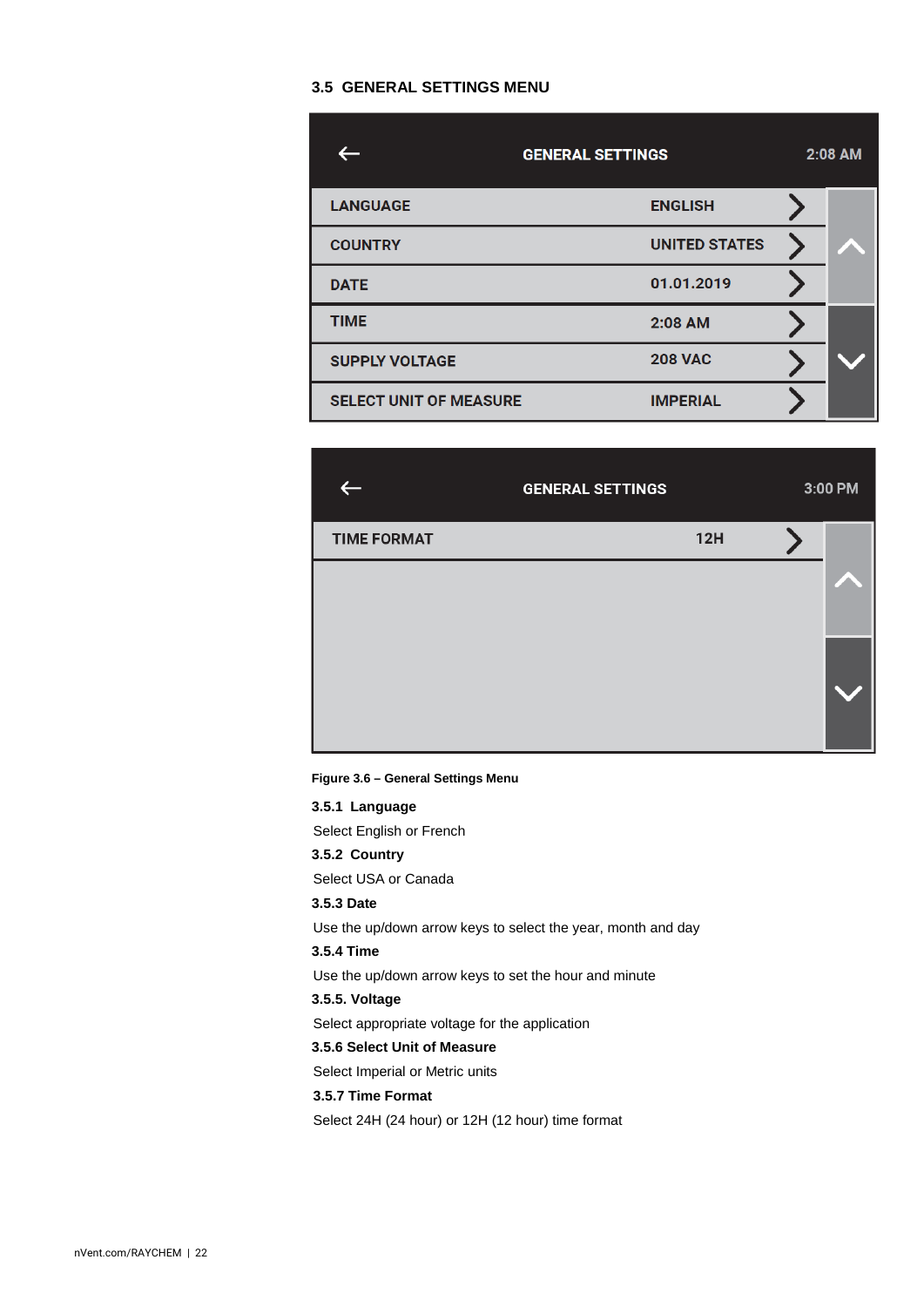# <span id="page-23-0"></span>**3.6 SUPERVISORY EVENTS**

## **3.6.1 Filter Times**

<span id="page-23-1"></span>

| <b>Supervisory Type</b>              | <b>Factory Default</b> | Range            |
|--------------------------------------|------------------------|------------------|
| Low Temperature                      | 10 seconds             | 1 to 200 seconds |
| <b>High Temperature</b>              | 10 seconds             | 1 to 200 seconds |
| Low Current                          | 3 seconds              |                  |
| <b>High Ground Fault Supervisory</b> | Immediate              |                  |
| High Ground Fault Trip               | Immediate              |                  |
| Switch Failure                       | Immediate              |                  |
| Sensor Failure                       | 10 seconds             |                  |
| Loss of Incoming Power               | Immediate              |                  |
| <b>Internal Error</b>                | Immediate              |                  |
| <b>Plausibility Check</b>            | 10 seconds             |                  |
| <b>High Limit Cutout Temperature</b> | Immediate              |                  |

## <span id="page-23-2"></span>**3.6.2 Error Codes**

The following are the error codes for different condition and their description.

| Error<br>No.       | Label                            | <b>Description</b>                                                                      |
|--------------------|----------------------------------|-----------------------------------------------------------------------------------------|
| E:1.1              | SENSOR1_OPEN                     | Sensor 1 open                                                                           |
| E:1.2              | SENSOR1_SHORT                    | Sensor 1 shorted                                                                        |
| E:1.3              | SENSOR2_OPEN                     | Sensor 2 open                                                                           |
| E:1.4              | SENSOR2_SHORT                    | Sensor 2 shorted                                                                        |
| E:2.1              | SENSOR1_TEMP_HIGH                | High temperature supervisory Sensor 1                                                   |
| E:2.2              | SENSOR2_TEMP_HIGH                | High temperature supervisory Sensor 2                                                   |
| E:2.3              | SENSOR1_TEMP_HIGH_CUTOUT         | High limit cutout supervisory Sensor 1                                                  |
| $E:2.\overline{4}$ | SENSOR2_TEMP_HIGH_CUTOUT         | High limit cutout supervisory Sensor 2                                                  |
| E:3.1              | SENSOR1_TEMP_LOW                 | Low temperature cutout supervisory<br>Sensor 1                                          |
| E:3.2              | SENSOR2_TEMP_LOW                 | Low temperature cutout supervisory<br>Sensor <sub>2</sub>                               |
| E:4.1              | LOW_CURRENT                      | Low current                                                                             |
| E:5.1              | <b>GROUND_FAULT</b>              | Ground fault trip                                                                       |
| E:5.2              | <b>HIGH GROUND FAULT CURRENT</b> | Ground fault current supervisory                                                        |
| E:6.1              | INTERNAL_ERROR                   | Primary controller failure                                                              |
| E:7.1              | ANNUAL_TIME_VERIFICATION         | After 1 year if no time verification                                                    |
| E:8.1              | PLAUSIBILITY_CHECK_ERROR         | Plausibility of Voltage <-> Cable type<br>selection or Control mode <-> Sensor<br>setup |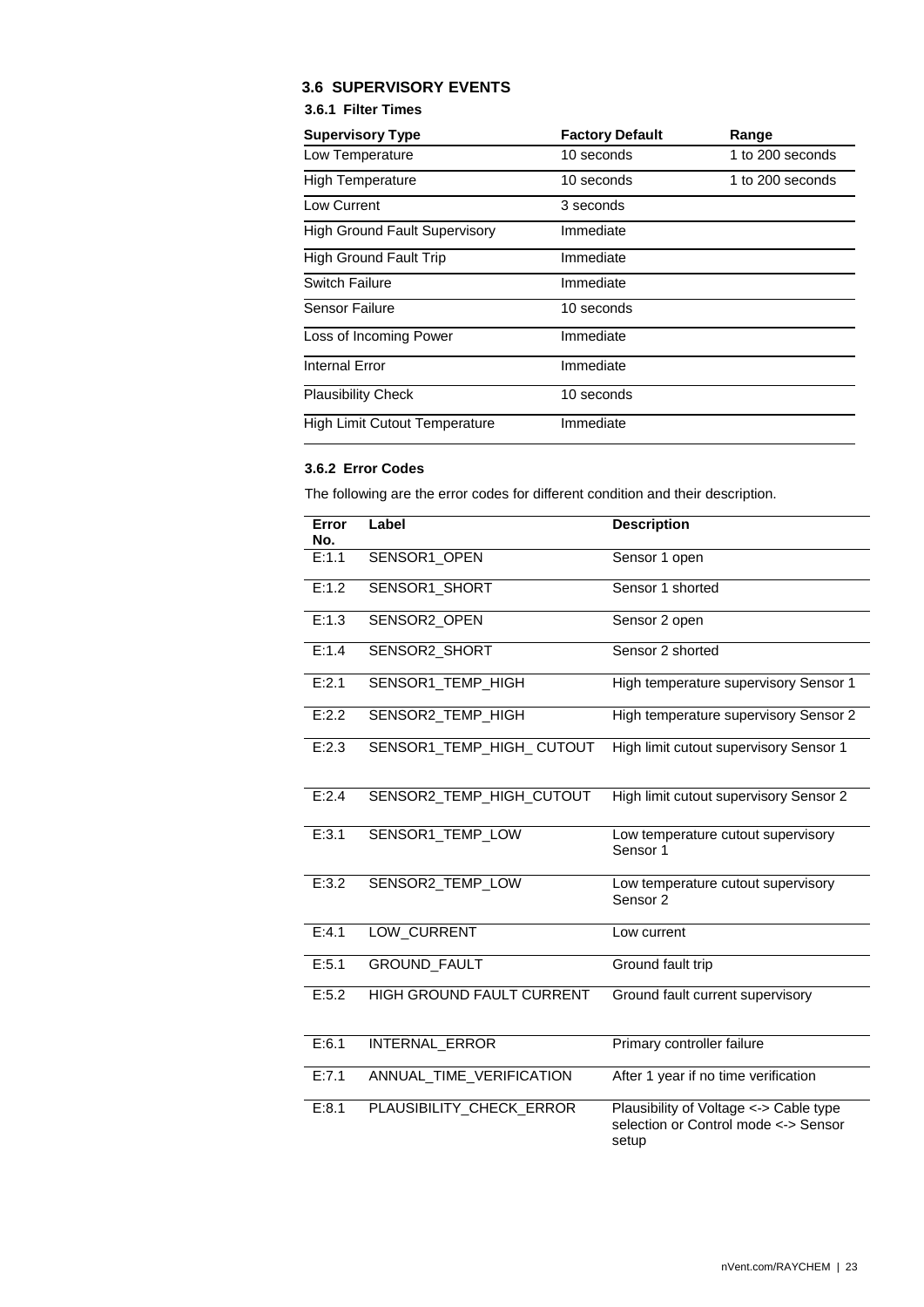# <span id="page-24-0"></span>**Section 4 TROUBLESHOOTING**

The 465 controller may be used as an effective troubleshooting tool to pinpoint problem areas of heating cable circuits. Described below are a few of the more common problem areas, their symptoms, and parameters to check to determine the actual faulty portion of the heating cable circuit.

| <b>Symptom/Supervisory Probable Cause</b><br><b>Condition</b> |                                                                                   | <b>Corrective Action</b>                                                                                                              |
|---------------------------------------------------------------|-----------------------------------------------------------------------------------|---------------------------------------------------------------------------------------------------------------------------------------|
| Sensor failure                                                | Sensor is not a 2-wire<br>NTC Thermistor.                                         | Install correct sensor.                                                                                                               |
|                                                               | Damaged sensor or<br>extension cable.                                             | Install new sensor and/or cable.                                                                                                      |
|                                                               | Incorrectly wired.                                                                | Re-install sensor connections.                                                                                                        |
| Seemingly incorrect<br>temperature                            | Incorrect sensor used.                                                            | Install correct sensor.                                                                                                               |
|                                                               | Damaged<br><b>TEMPERATURE</b><br>SENSOR or<br>connection cable.                   | Install new temperature sensor and/or<br>cable.                                                                                       |
|                                                               | 465 controller not<br>functioning correctly.                                      | Verify correct reading input. Connect a<br>2K $\Omega$ resistor across S1 $\perp$ or S2 $\perp$                                       |
|                                                               |                                                                                   | terminals.                                                                                                                            |
|                                                               |                                                                                   | Apply power to the controller. The<br>indicated or displayed temperature<br>should be about 77°F (25°C).                              |
| Unstable or bouncing<br>temperature                           | Bad, damaged or<br>incorrectly installed<br>temperature sensor<br>extension wire. | Wire used for extension of the<br>temperature sensor should be two-<br>wire. Each of the two lead wires must<br>be of the same gauge. |
|                                                               | <b>Terminal connections</b><br>are not tight.                                     | Verify tightness of connections.                                                                                                      |
|                                                               | temperature sensor or<br>extension cable<br>damaged.                              | Install new temperature sensor and/or<br>cable                                                                                        |
| High temperature                                              | Temperature setting<br>too close to maintain<br>temperature.                      | Increase setting.                                                                                                                     |
|                                                               | Flow of hot water<br>through pipe.                                                |                                                                                                                                       |
|                                                               | Line Temperature<br>sensor too close to the<br>heating cable on pipe.             | Install line temperature sensor on the<br>opposite side of the heating cable on<br>pipe.                                              |
|                                                               | wiring.                                                                           | Incorrect heating cable Verify heating cable wiring.                                                                                  |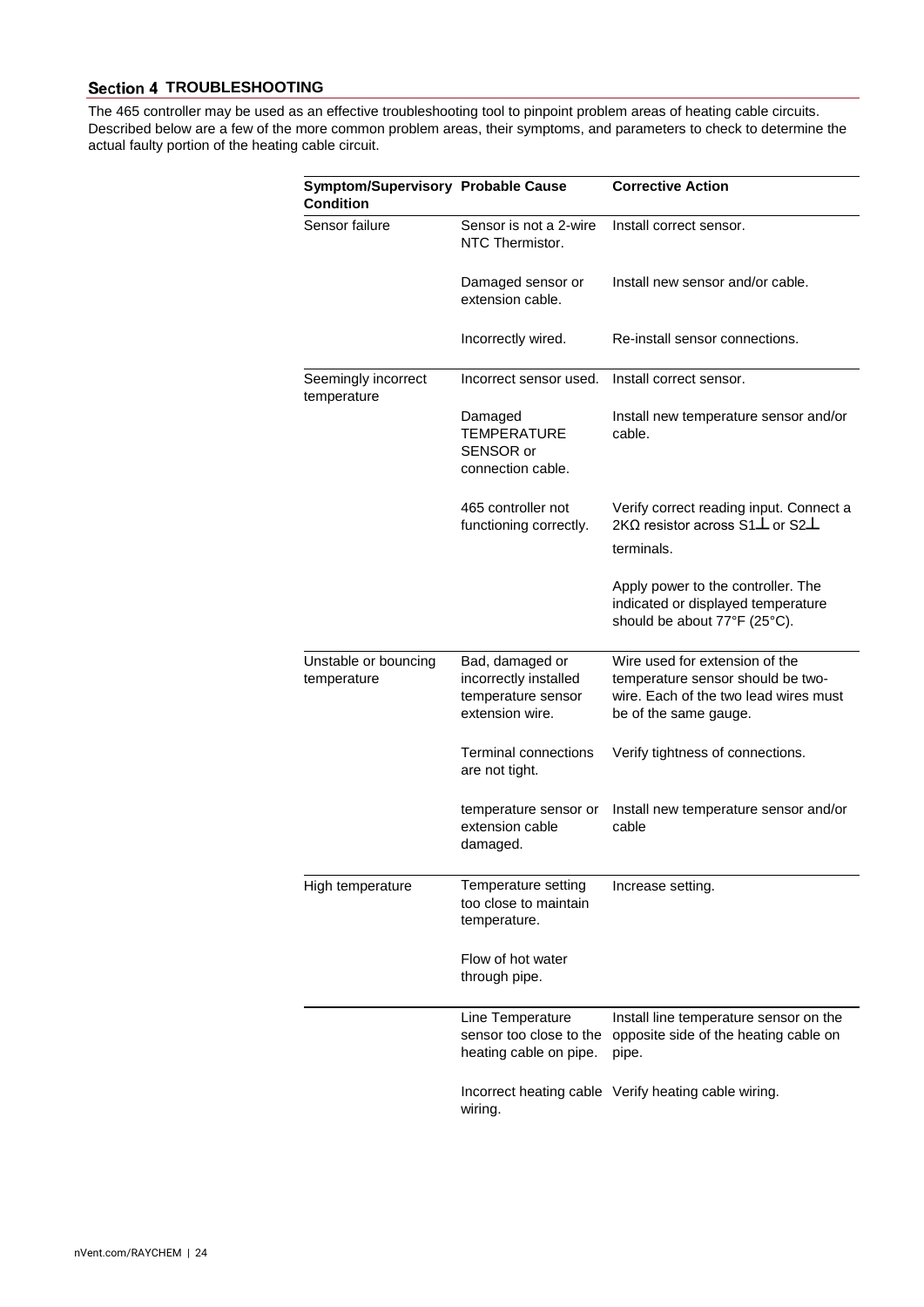| <b>Symptom/Supervisory Probable Cause</b><br>Condition |                                                                           | <b>Corrective Action</b>                                                                                                                                                         |
|--------------------------------------------------------|---------------------------------------------------------------------------|----------------------------------------------------------------------------------------------------------------------------------------------------------------------------------|
| Low temperature                                        | Temperature setting<br>too close to maintain<br>temperature.              | Decrease setting.                                                                                                                                                                |
|                                                        | Heating cable not<br>sized properly for the<br>application.               | Refer to the appropriate heating cable<br>design guide for correct product<br>selection.                                                                                         |
|                                                        | Damaged, wet, or<br>missing thermal<br>insulation.                        | Replace or install correct thermal<br>insulation.                                                                                                                                |
| Temperature sensor<br>failure                          | Incorrect or damaged<br>field wiring.                                     | Re-install temperature sensor<br>connections.                                                                                                                                    |
|                                                        | Damaged temperature<br>sensors.                                           | Install correct temperature sensor.                                                                                                                                              |
| Ground fault                                           | Incorrect installation,<br>wet system<br>components or<br>damaged cables. | Perform heating cable commissioning<br>tests outlined in the heat cable<br>operation manuals.                                                                                    |
|                                                        | wiring.                                                                   | Incorrect neutral return Check that the heating cable circuit<br>neutrals return to the controller and<br>are not connected directly to the<br>distribution panel.               |
|                                                        | Setting too close to<br>normal leakage<br>current.                        | Ground fault level should be set at the<br>lowest level possible, but high enough<br>to allow normal operation of the cable.                                                     |
|                                                        | corrected.                                                                | WARNING: Fire Hazard. Ground fault trip supervisory<br>must not be ignored. To prevent the risk of fire, do not re-<br>energize heating cables until the fault is identified and |
| Low current                                            | Low or no source                                                          | Verify correct power distribution.                                                                                                                                               |
|                                                        | voltage.<br>Damaged or<br>inoperative heating<br>cable.                   | Repair or replace heating cable.                                                                                                                                                 |
|                                                        | Open connection-<br>wiring problem.                                       | Verify correct power distribution<br>wiring.                                                                                                                                     |
|                                                        | Contactor failed open.                                                    | Replace or repair controller.                                                                                                                                                    |
| Switch failure                                         | Output switch has<br>failed "closed".                                     | Replace or repair controller.                                                                                                                                                    |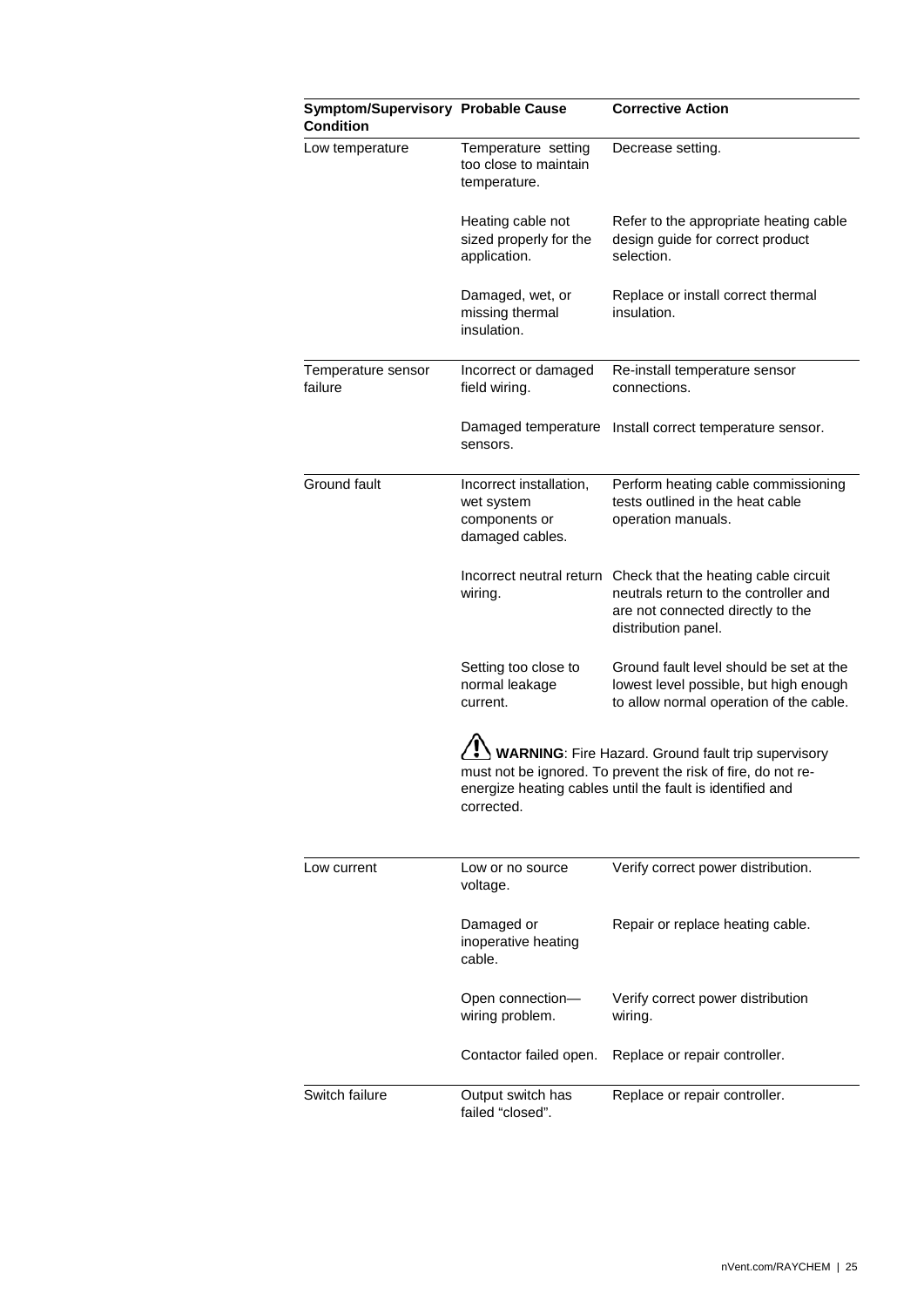# <span id="page-26-0"></span>Section 5 APPENDIX A: PROPORTIONAL AMBIENT SENSING CONTROL (PASC)

PASC takes advantage of the fact that the heat loss from a pipe is proportional to the temperature difference between the pipe and the ambient air. This is true regardless of heating cable, insulation type, or pipe size. Once the heat tracing and insulation on a pipe has been designed to balance heat input with heat loss and maintain a particular temperature, the main variable in controlling the pipe temperature becomes the ambient air temperature.

The 465 controller has a control algorithm that uses the measured ambient temperature, desired maintain temperature, minimum ambient temperature assumption used during design, and size of the smallest pipe diameter to calculate how long the heating cable should be on or off to maintain a near-constant pipe temperature. The power to the heat tracing is proportioned based upon on the ambient temperature. If the ambient temperature is at or below the "minimum design ambient plus 3°F" the heating cable will be on 100%. If the measured ambient is at or above the "maintain temperature – 3°F" the heating cable will be on 0%. For any measured ambient between "minimum design ambient" and "maintain temperature," the heating cable will be on a percentage of the time equal to (maintain temperature – measured ambient) / (maintain temperature – minimum design temperature).



Following parameters are used in calculating the duty cycle in PASC:

| <b>Setting</b>                                                                          | Range                     | <b>Factory Default</b>      |
|-----------------------------------------------------------------------------------------|---------------------------|-----------------------------|
| Pipe Size (inch):                                                                       | $\frac{1}{2}$ , 1 or, ≥ 2 | ⅓-                          |
| Setpoint:                                                                               | 32 to 104°F (0 to 40°C)   | 40°F (4°C)                  |
| Min. Expected Ambient $-40$ to $40^{\circ}$ F ( $-40$ to $4^{\circ}$ C)<br>Temperature: |                           | $20^{\circ}F (-7^{\circ}C)$ |
| Power Adjust Factor:                                                                    | $10 - 200%$               | 100%                        |